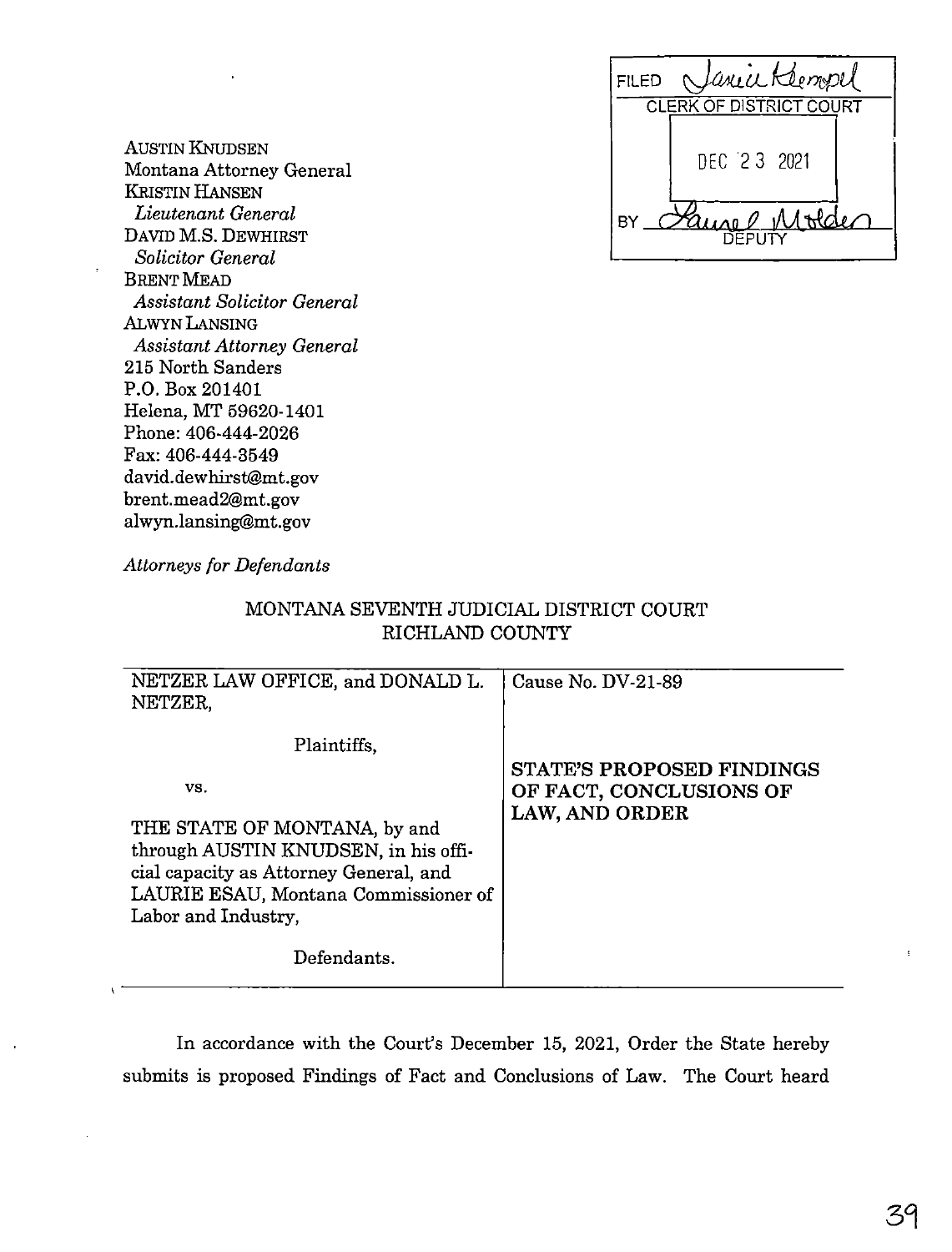# **FINDINGS OF FACT**

## **I. The COVID-19 Pandemic**

- 1. The United States continues to experience significant hardships from the deadly COVID-19 pandemic.
- 2. The State of Montana has not been spared from these hardships, including loss of lives, disruptions to businesses, and an unprecedented strain on Montana's healthcare system and facilities.
- 3. Of those documented, over 730,368 Americans have lost their lives to complications from COVID-19, including 2,259 Montanans. Additionally, over 8,601 Montanans had been hospitalized as of the time Plaintiffs filed their Application for Preliminary Injunction. The State Defendants have not disputed these realities.
- 4. Uncontroverted by the State Defendants regarding the way COVID-19 spreads is data from the Centers for Disease Control and Prevention ("CDC") presented through exhibits to Donald L. Netzer's Affidavit:

The principal mode by which people are infected with SARS-CoV-2 (the virus that causes COVID-19) is through exposure to respiratory fluids carrying infectious virus. Exposure occurs in three principal ways: (1) inhalation of very fine respiratory droplets and aerosol particles, (2) deposition of respiratory droplets and particles on exposed mucous membranes in the mouth, nose, or eye by direct splashes and sprays, and (3) touching mucous membranes with hands that have been soiled either directly by virus-containing respiratory fluids or indirectly by touching surfaces with virus on them. $<sup>1</sup>$ </sup>

Ex. 4 of Netzer Aff., CDC, "Scientific Brief: SARS-CoV-2 Transmission," 1, May 7, 2021.

5. Information from the CDC provides that:

 $<sup>1</sup>$  To the extent necessary, the Court is taking Judicial Notice of government agency information,</sup> reports and statements.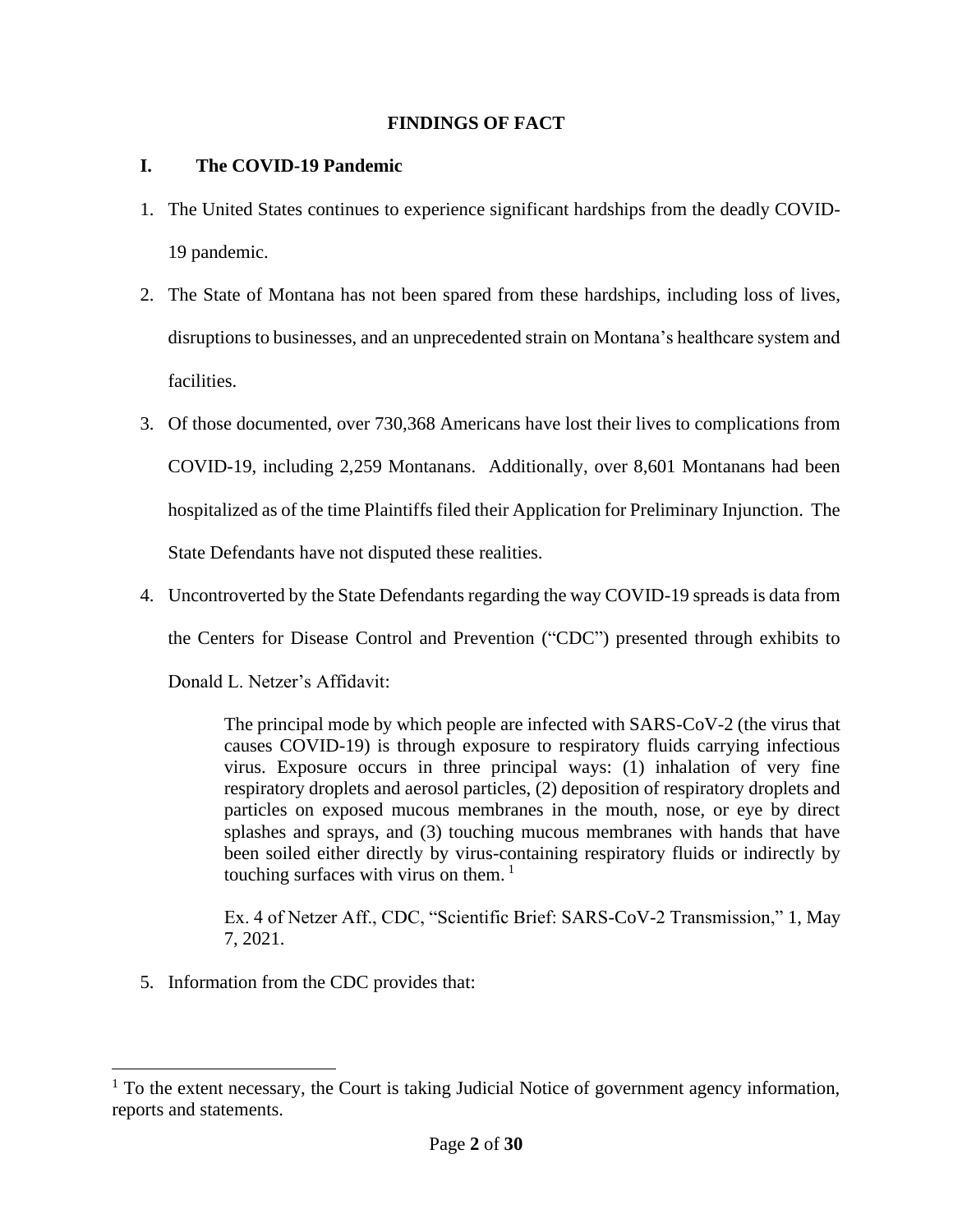COVID-19 vaccines approved or authorized in the United States are highly effective at preventing severe disease and death, including against the Delta variant. But they are not 100% effective, and some fully vaccinated people will become infected (called a breakthrough infection) and experience illness. For all people, the vaccine provides the best protection against serious illness and death. Vaccines are playing a crucial role in limiting spread of the virus and minimizing severe disease…. High vaccination coverage will reduce spread of the virus and help prevent new variants from emerging. CDC recommends that everyone aged 12 years and older get vaccinated as soon as possible.

Ex. 6 of Netzer Aff., CDC, "Delta Variant: What We Know About the Science," 2, Aug. 26, 2021.

- 6. The State Defendants' own declarant confirms the efficacy of vaccinations and has stated, "[t]he COVID-19 vaccines approved for use in the U.S. are very effective in substantially reducing the infection fatality rate." Bhattacharya Decl., ¶ 11.
- 7. Uncontroverted by the State Defendants is information from the CDC that, "Older adults are more likely to get severely ill from COVID-19. More than 81% of COVID-19 deaths occur in people over aged 65. The number of deaths among people over age 65 is 80 times higher than the number of deaths among people aged 18-29." Ex. 7 of Netzer Aff., CDC, "People with Certain Medical Conditions," 1, Oct. 14, 2021.
- 8. The State Defendants' own declarant corroborates this fact, "...for older people especially those with severe comorbid chronic conditions – COVID-19 infection poses a high risk of mortality, on the order of a 5% infection fatality rate." Bhattacharya Decl., ¶ 2.
- 9. There are numerous medical conditions, other than age that can cause a person to be more at risk of becoming severely ill from COVID-19 and be at risk of hospitalization and even death, such as cancer, chronic kidney disease, chronic liver disease, chronic lung diseases, dementia or other neurological conditions, diabetes (type 1 or 2), Down syndrome, HIV infection, an immunocompromised state, mental health conditions, overweight and obesity, pregnancy, sickle cell disease or thalassemia, smoking, solid organ or blood stern cell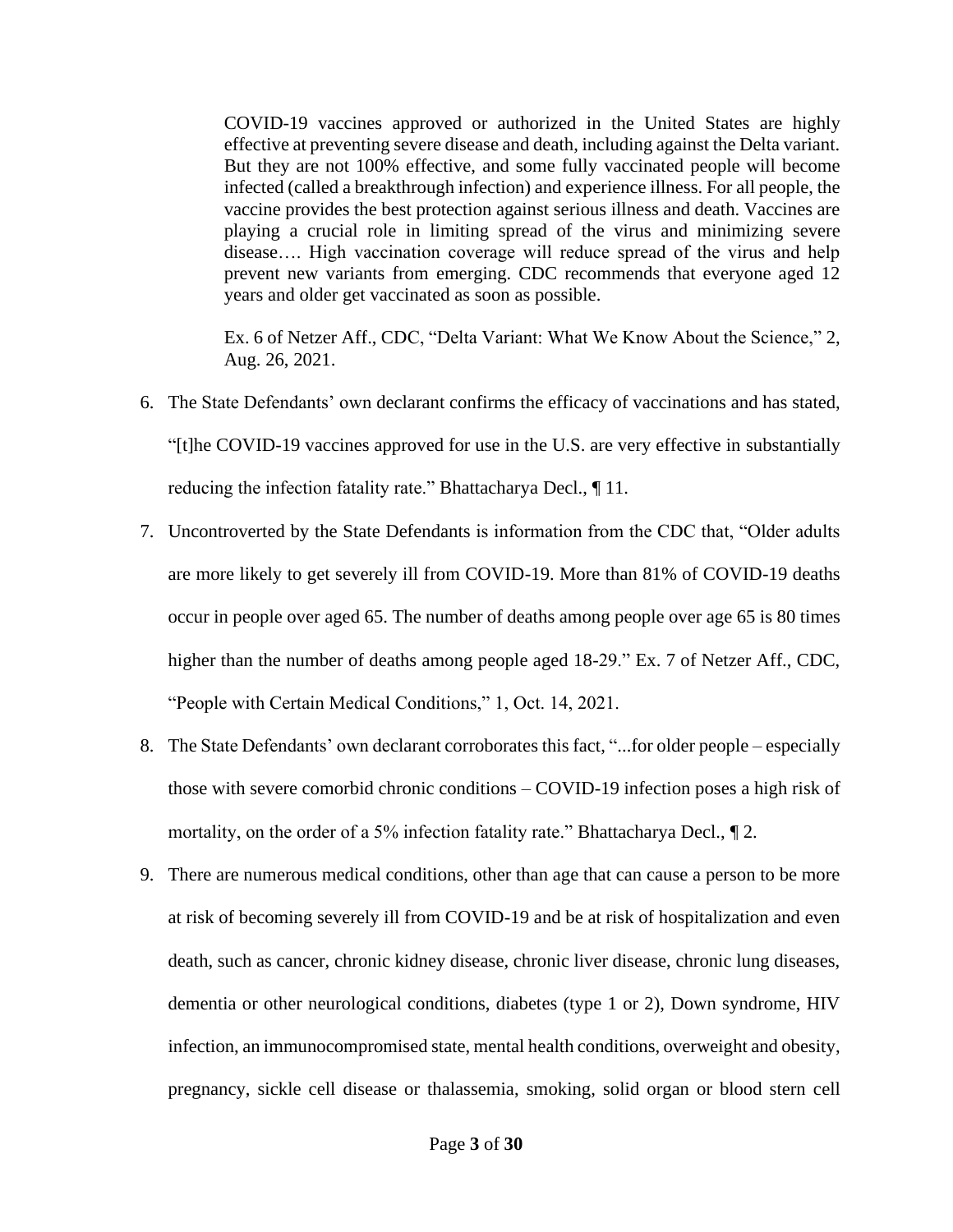transplant, stroke or cerebrovascular disease, substance use disorders and tuberculosis. Ex. 7 of Netzer Aff., CDC, "People with Certain Medical Conditions," 2-6, Oct. 14, 2021. Some of these common medical conditions would be found in an average cross section of Montanans. There are many post-COVID conditions and symptoms that can continue to impact a person's health who has been infected by COVID and recovered, for weeks or months thereafter. Ex. 25 of Netzer Suppl. Aff., CDC, "Post-COVID Conditions," Sept. 16, 2021.

- 10. There is currently a new COVID-19 variant of concern called "Omicron" which has seen an increase of people testing positive in areas where it has been identified as being present. Ex. 24 of Netzer Suppl. Aff., World Health Organization, "Update on Omicron," 1, Nov. 28, 2021.
- 11. While there are still many unknowns about the Omicron variant, the CDC emphasizes that, "[c]urrent vaccines are expected to protect against severe illness, hospitalizations, and deaths due to infection with the Omicron variant."<sup>2</sup>
- 12. The parties agree that both vaccines and natural active immunity can provide protection against severe infection from COVID-19 and should be treated the same for health and safety purposes. Netzer Suppl. Aff. ¶ 7; Bhattacharya Decl., ¶¶ 12, 35.
- 13. Currently, there are COVID-19 vaccines available that have full FDA approval and others allowed only through Emergency Use Authorization, although they all continue to undergo safety monitoring.

<sup>2</sup> CDC, "Omicron Variant: What You Need to Know," [https://www.cdc.gov/coronavirus/2019](https://www.cdc.gov/coronavirus/2019-ncov/variants/omicron-variant.html) [ncov/variants/omicron-variant.html,](https://www.cdc.gov/coronavirus/2019-ncov/variants/omicron-variant.html) Dec. 20, 2021.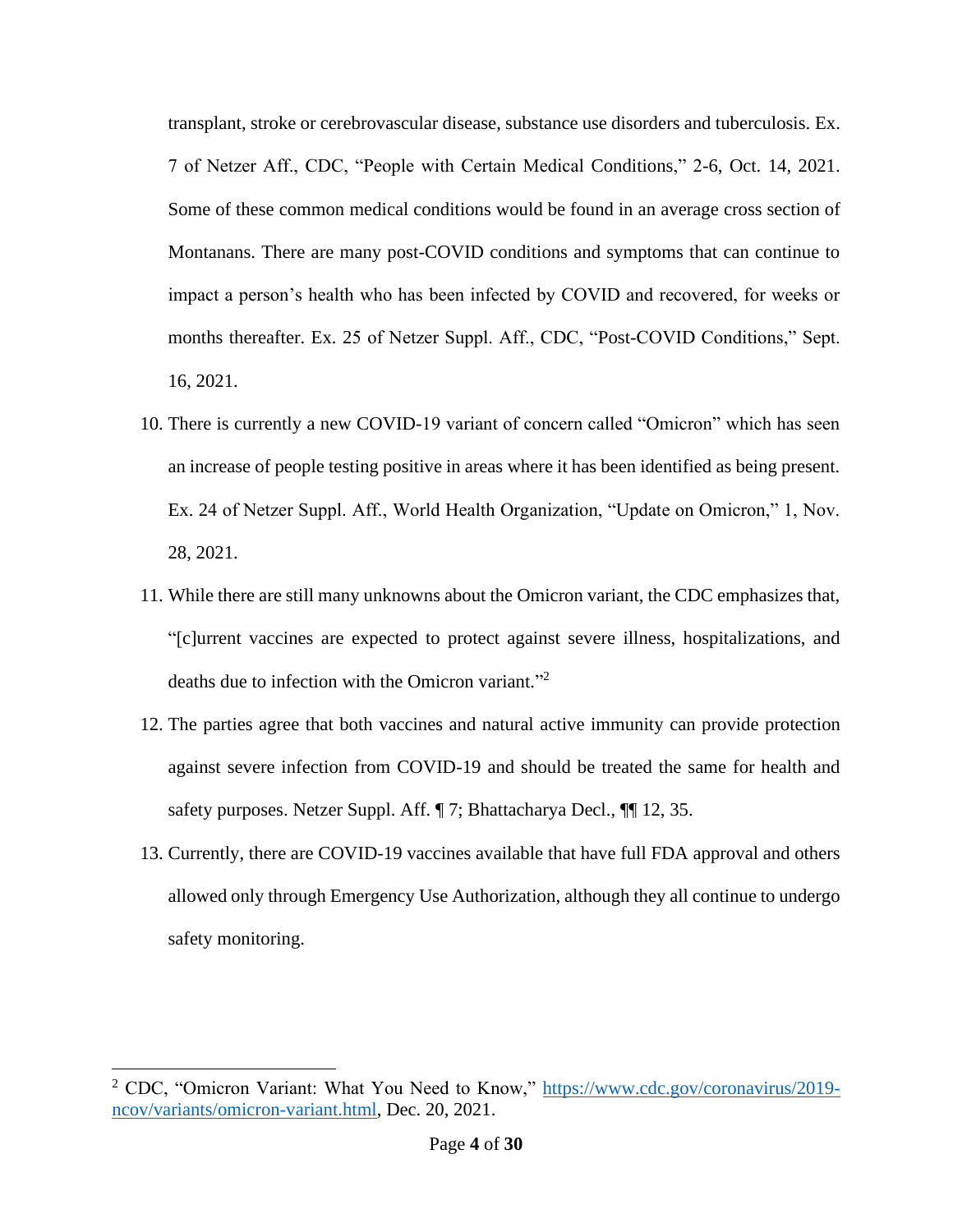- 14. The State Defendants do not contest the Montana Department of Health and Human Services September  $27<sup>th</sup>$ , 2021, report that "Unvaccinated 5 times more likely to be hospitalized and 3 times more likely to die from COVID-19." Ex. 16 of Netzer Aff., Montana DPHHS, "New Montana Report: Unvaccinated 5 Times More Likely to be Hospitalized and 3 Times More Likely to Die from COVID-19," Sept. 27, 2021.
- 15. The State Defendants also do not contest that COVID-19 infections were the third leading cause of death for Montanans in 2020. Ex. 9 of Netzer Aff., Montana DPHHS, "Provisional Leading Causes of Death and Other Select Causes in Montana, 2020 and 2015-2019," Updated Jun. 14, 2021.

### **II. Montana House Bill 702 ("HB 702")**

- 16. House Bill 702's title states it is, "AN ACT PROHIBITING DISCRIMINATION BASED ON A PERSON'S VACCINATION STATUS OR POSSESSION OF AN IMMUNITY PASSPORT; PROVIDING AN EXCEPTION AND AN EXEMPTION; PROVIDING AN APPROPRIATION; AND PROVIDING EFFECTIVE DATES."
- 17. HB 702's preamble states that the law was adopted to protect medical-record privacy.
- 18. HB 702 does not prohibit employers from inquiring about an employee's vaccination or immunity status. Additionally, nothing in the text of HB 702 prohibits employers from requiring their employees to disclose their vaccination or immunity status.
- 19. HB 702's prohibition on discrimination based on vaccination or immunity status assumes that employers know of or will discover the vaccination and immunity status of their employees, as discrimination cannot occur without such knowledge.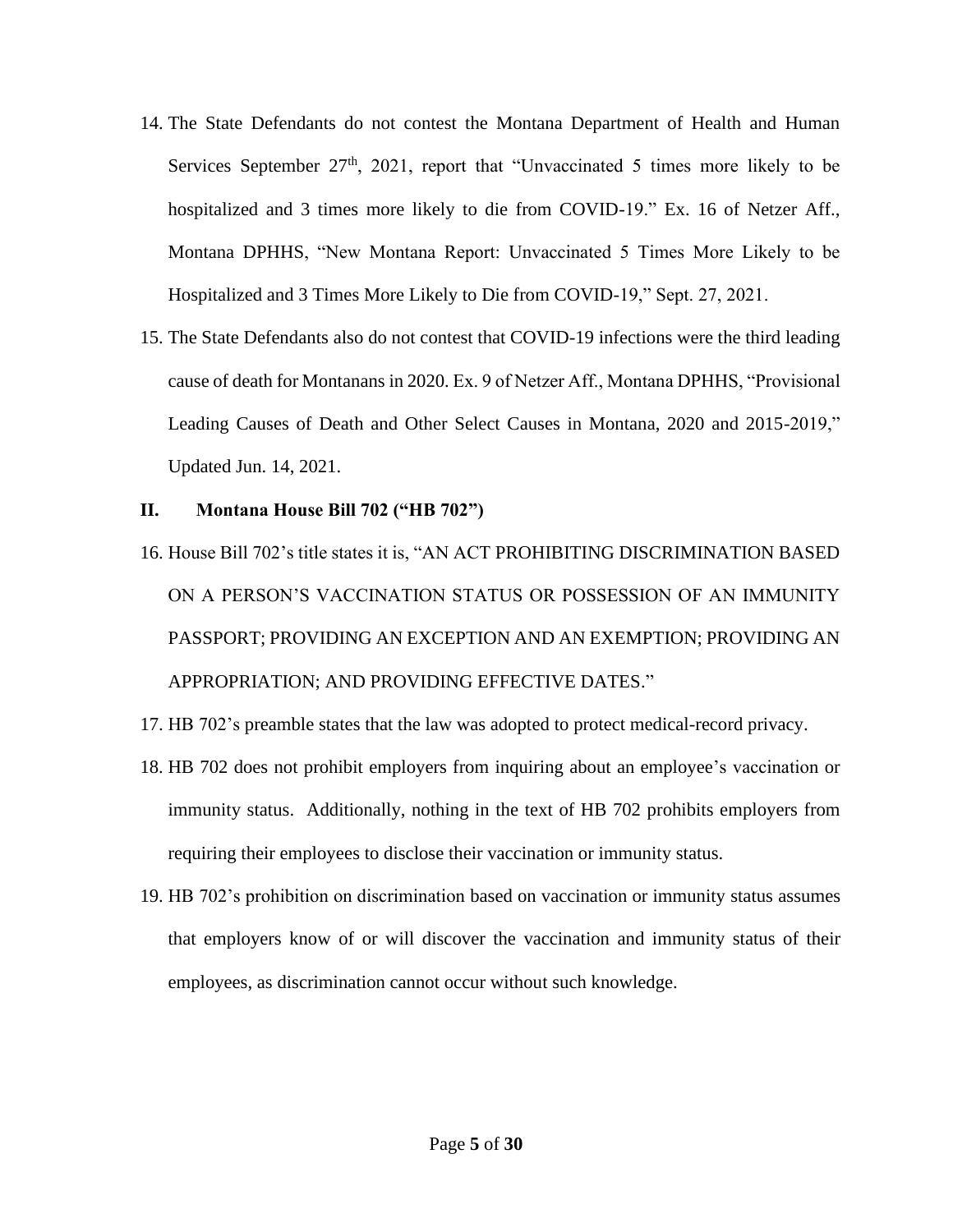- 20. The sponsor of HB 702 indicated through her testimony that she proposed the law because she was concerned about being discriminated against based on an immunity passport requirement, rather than about her medical records becoming known.
- 21. House Bill 702's prohibitions on discrimination based on vaccination or immunity status is not limited to those for COVID-19, but extend to all types of vaccines and immunity status (*e.g.*, smallpox).
- 22. HB 702 expressly bans certain vaccine mandates: "An individual may not be required to receive any vaccine whose use is allowed under an emergency use authorization or any vaccine undergoing safety trials."
- 23. HB 702's title does not indicate that it bans employers and others from enforcing mandates for vaccines whose use is allowed under an emergency use authorization or any vaccine undergoing safety trials. Persons reading and relying on the title of HB 702 thus would not be able to discern that this was a subject of the bill.
- 24. In addition to expressly banning mandates for the types of vaccines identified in the paragraph above, HB 702 also indirectly bans mandates for vaccines and requirements for proof of immunity of any kind. For example, if an employee fails to meet an employer's requirement to prove vaccination or immunity status for smallpox, HB 702's new prohibition against discrimination based on vaccine or immunity status prevents that employer from taking any action against the non-compliant employee.
- 25. Although HB 702 provides an exception for schools and daycare facilities, the vast majority of employers and businesses in Montana cannot require proof of any kind of vaccination or immunity status.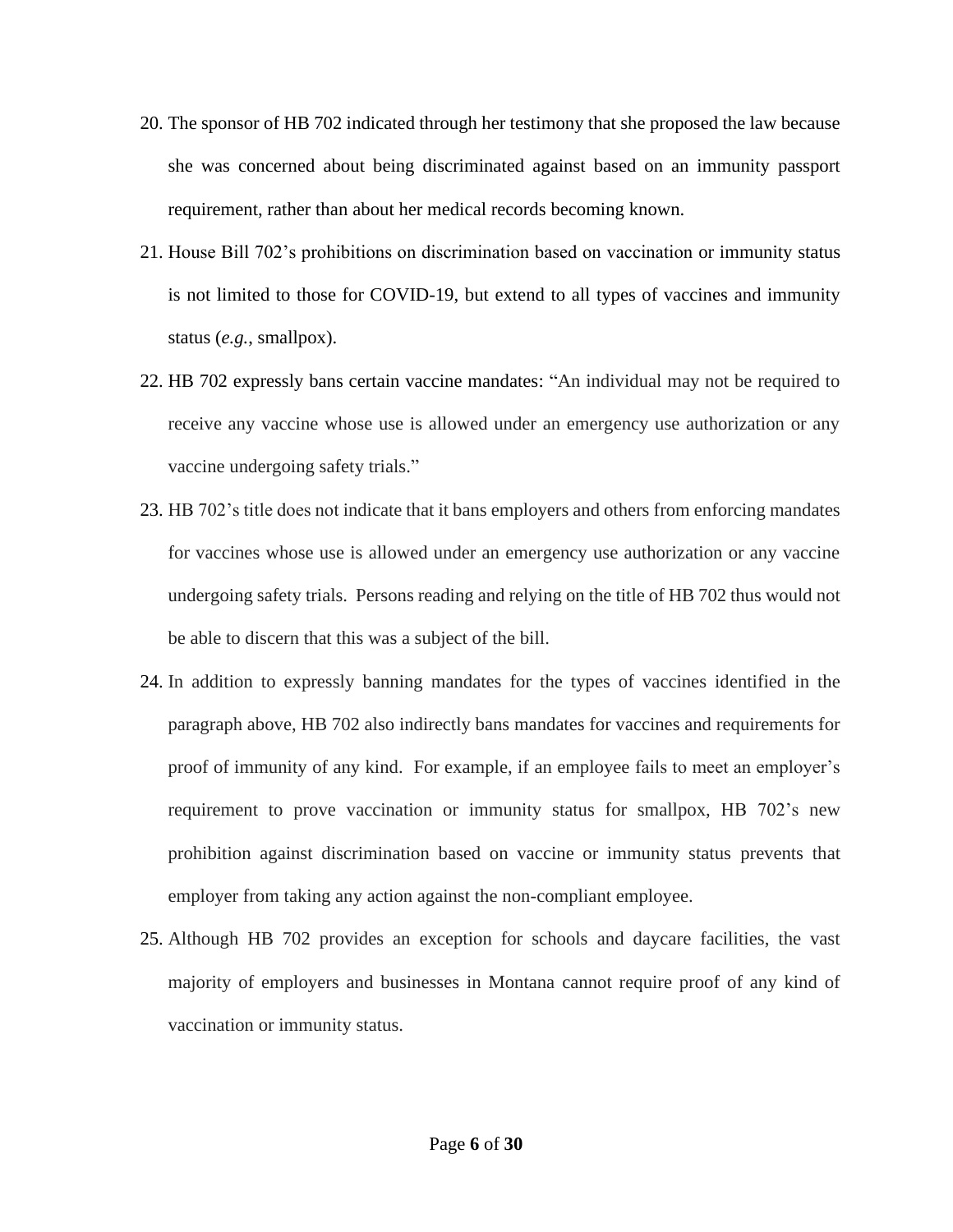- 26. HB 702's title does not indicate that it broadly bans Montana employers from enforcing vaccine or proof-of-immunity requirements related to all vaccine and immunity types. Persons reading and relying on the title of HB 702 thus would not be able to discern that this was a subject of the bill.
- 27. Similarly, except for a few specified facilities that are exempted, HB 702 also prohibits employers from implementing any kind of reasonable accommodations for unvaccinated and non-immune individuals because such accommodations would have the effect of treating an individual differently based on their vaccination or immunity status.
- 28. Governor Gianforte recognized HB 702's provisions could jeopardize public health and stated the need for reasonable accommodations to be taken for unvaccinated persons in a letter to the legislature, stating that "an employer's implementation of reasonable accommodation measures for persons who are not vaccinated or not immune to protect the safety and health of employees, customers, patients, visitors, and other persons from communicable diseases is not unlawful discrimination." However, the Governor's proposed amendment calling for reasonable accommodations only ended up being extended to certain healthcare facilities.
- 29. The Legislature provided exceptions and exemptions to HB 702's prohibitions on discrimination based on vaccination or immunity status for schools, day-care facilities, healthcare facilities, licensed nursing home, long-term care facilities, and assisted living facilities.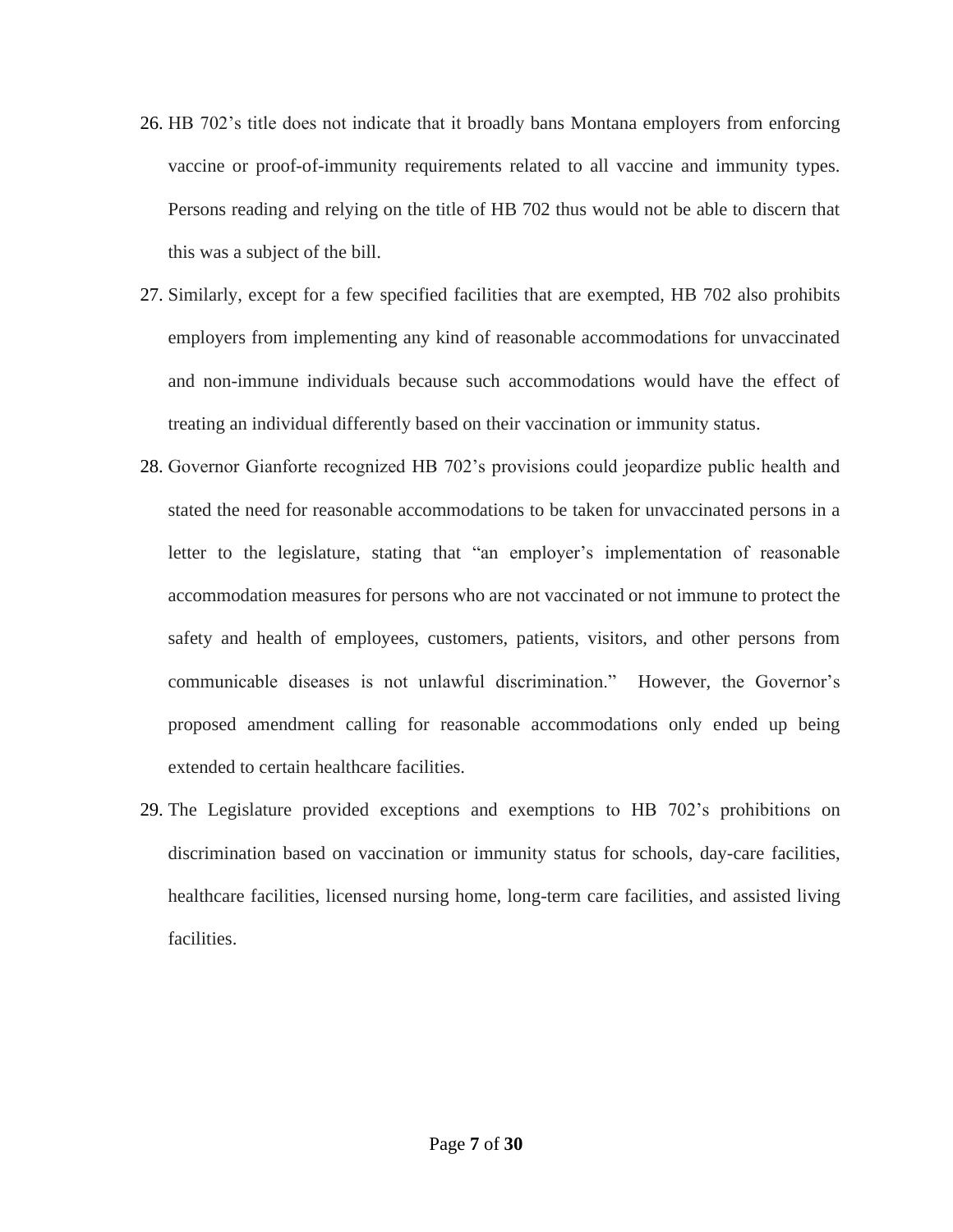### **III. Plaintiffs Donald L. Netzer and Netzer Law Office, P.C.**

- 30. The Plaintiff Donald L. Netzer is 70 years old and a resident of Richland County, Montana, where he practices law and is an owner and employee of Netzer Law Office, P.C., a Montana business.
- 31. The Plaintiff Donald L. Netzer, because of his age, is in a category of individuals identified by the CDC as being at greater risk of becoming severely ill or dying from COVID-19.
- 32. Uncontested by the State Defendants is that Netzer Law Office, P.C.'s owners, employees and clients represents a cross section of Montanans.
- 33. As a Montana business owner and employer, HB 702 regulates Donald L. Netzer's and Netzer Law Office, P.C.'s conduct.
- 34. Donald L. Netzer and Netzer Law Office, P.C. ("Netzer Law") has an interest in implementing protective and preventative measures that can best protect the health and safety of their owners, employees and clients from a deadly disease like COVID-19 or another communicable disease.
- 35. If HB 702 were not in effect, Netzer Law would require employees to, among other things, provide proof of active COVID-19 vaccination or immunity status; take other protective measures to reduce the spread and risk of COVID-19 from unvaccinated individuals, such as requiring employees without active vaccination or immunity to regularly take COVID-19 tests, wear masks, wash their hands regularly, and other measures (*e.g.*, work from home). Netzer Aff.  $\P$ [ 15, 17 and Netzer Suppl. Aff. [7.
- 36. Due to HB 702's prohibitions preventing Netzer Law from adopting the measures identified above and others specified in Mr. Netzer's affidavits, Mr. Netzer has felt and continues to feel anxiety, worry and stress about (1) the safety, health and well-being of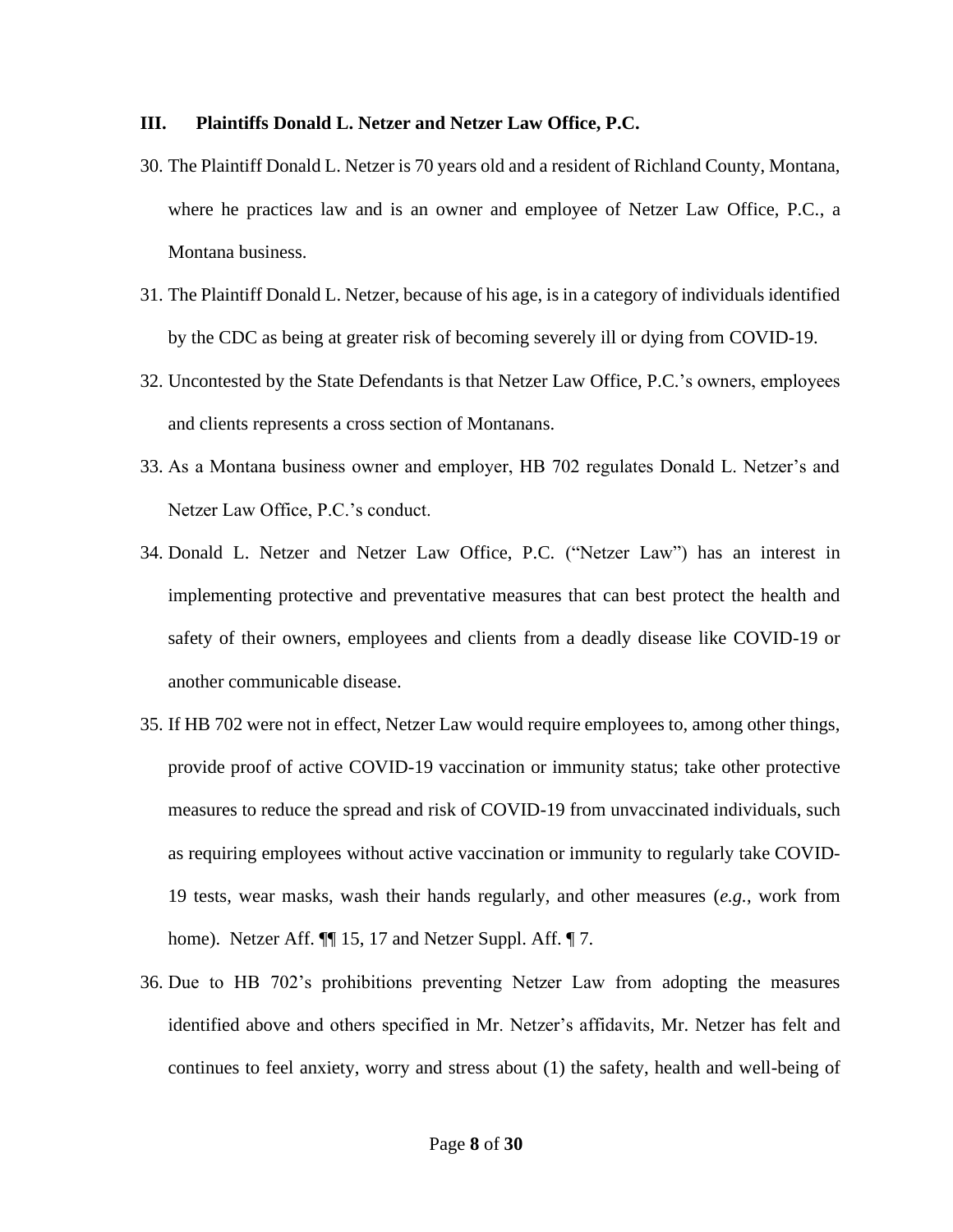himself, other owners and employees of Netzer Law Office, P.C., as well as potential clients; and (2) for the economic and general well-being of his law office.

- 37. Donald L. Netzer, as an owner of Netzer Law Office, P.C. has invested time seeking to identify potential HB-702-compliant methods for protecting fellow owners, employees, and clients from the spread, risks, and harms of COVID-19. In doing so, Mr. Netzer lost time that otherwise would have been spent working for and billing his clients.
- 38. Netzer Law Office P.C. has incurred further expenses due to HB 702 by requiring masking of all individuals who enter their offices, rather than just those individuals who are unvaccinated or do not have active natural immunity.
- 39. Netzer Law also has identified concerns about the potential for legal liability that could arise by complying with HB 702.
- 40. As described above, HB 702 prevents Netzer Law from taking reasonable actions to protect the health and safety of their owners, employees, and clients during the ongoing and deadly COVID-19 pandemic. These actions would also reduce the risk of a business disaster due to an outbreak in Netzer Law's two offices.
- 41. HB 702's prohibitions apply to Netzer Law Office, P.C. as it is a Montana business and employer.
- 42. Donald L. Netzer, the employees and owners of Netzer Law Office, and Netzer Law Office, P.C. have inalienable rights under the Montana Constitution, including, "the right to a clean and healthful environment and the rights of pursuing life's basic necessities, enjoying and defending their lives and liberties, acquiring, possessing and protecting property, and seeking their safety, health and happiness in all lawful ways." Art. II, § 3.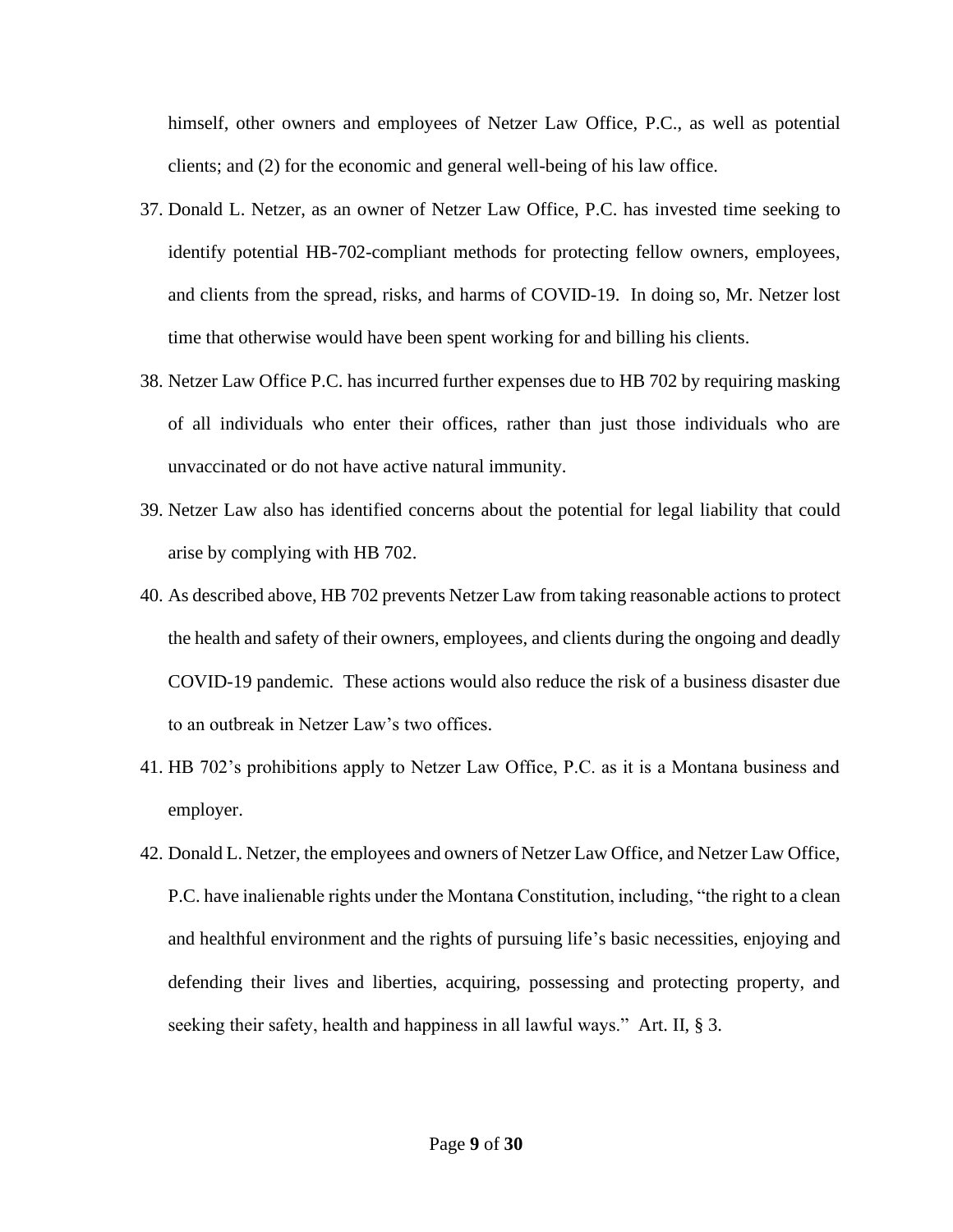- 43. The Montana Constitution requires that each legislative act, "except general appropriation bills and bills for the codification and general revision of the laws, shall contain only one subject, clearly expressed in its title." Art. V., §11, Cl. 3.
- 44. Donald L. Netzer, the employees and owners of Netzer Law Office, and Netzer Law Office, P.C. have a constitutional right that, "[t]he state and each person shall maintain and improve a clean and healthful environment in Montana for present and future generations." Art. IX, § 1.
- 45. Donald L. Netzer, the employees and owners of Netzer Law Office, and Netzer Law Office, P.C. have the constitutional right to not being denied, "equal protection of the laws." Art. II, § 4.
- 46. Donald L. Netzer, the employees and owners of Netzer Law Office, and Netzer Law Office P.C. have unenumerated constitutional rights, which are those rights reserved to the people. Art. II, § 34.

From the foregoing Findings of Fact, the Court reaches the following:

### **CONCLUSIONS OF LAW**

## **NETZER LAW HAS STANDING TO BRING THIS LAWSUIT**

- 1. Standing exists where one of the plaintiffs alleges "a past, present, or threatened injury to a property or civil right" (*i.e.*, an invasion of a legally protected interest) "that would be alleviated by successfully maintaining the action." *See Heffernan v. Missoula City Council*, 2011 MT 91, ¶¶ 33, 35, 360 Mont. 207, 220–21, 255 P.3d 80, 91–92; *Aspen Trails Ranch, LLC v. Simmons*, 2010 MT 79, ¶ 45, 356 Mont. 41, 56, 230 P.3d 808, 819.
- 2. "[I]t is axiomatic that if a court can interpret a statute, it also can review its constitutionality." *Brown v. Gianforte*, 2021 MT 149, ¶ 14, 488 P.3d 548, 553–54.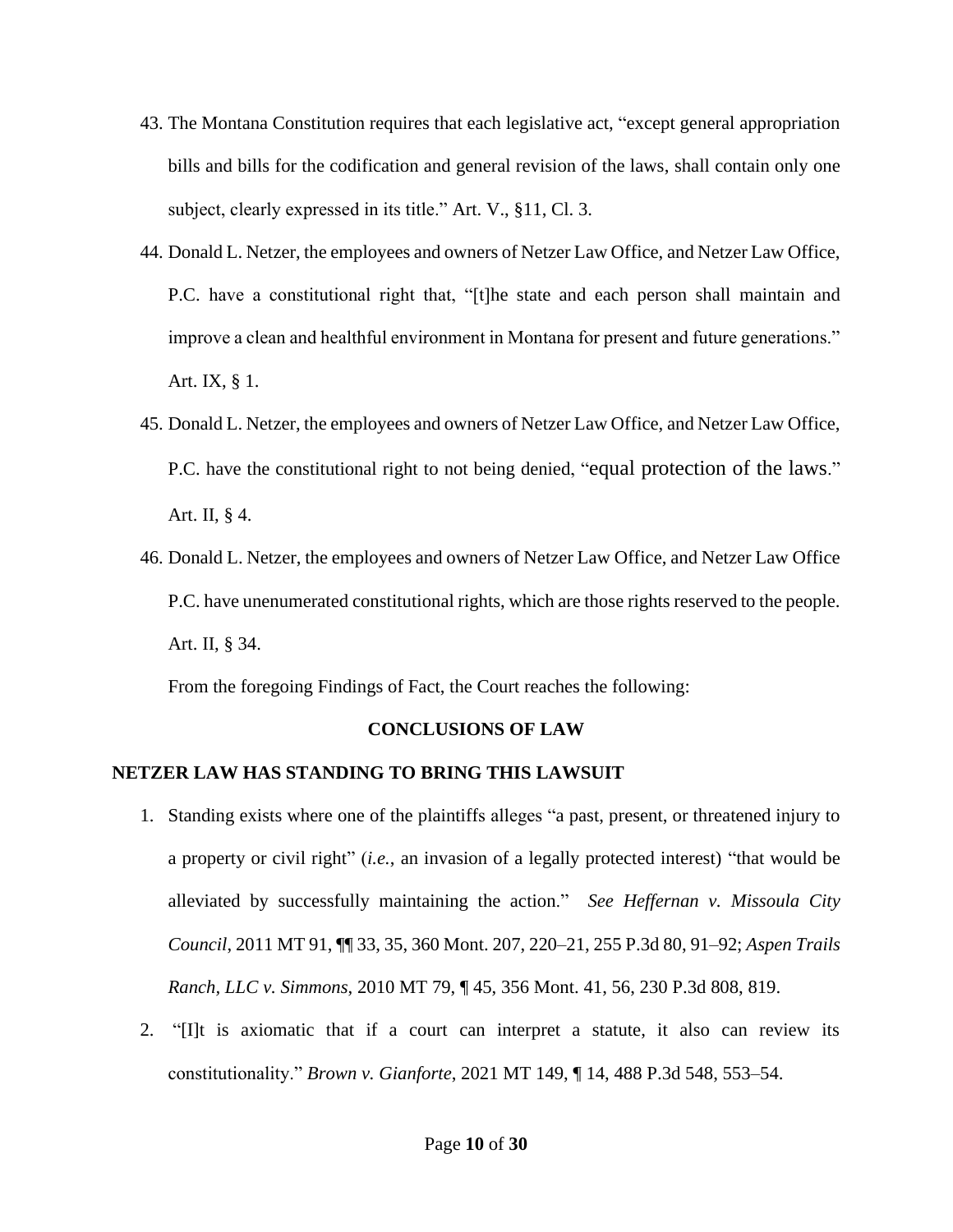- 3. It is well-established that when a plaintiff is "an object of the [governmental] action" being challenged, "there is ordinarily little question that the action [] has caused him injury, and that a judgment preventing [] the action will redress it." *Lujan*, 504 U.S. at 561–62 (challenge to agency regulation); *Mayfield v. United States*, 599 F.3d 964, 971 (9th Cir. 2010) (relying on *Lujan*'s "object of the action" rationale to find standing in plaintiffs' constitutional challenge to statute).
- 4. "[P]otential economic injury is sufficient to establish standing." *Missoula City-Cty. Air Pollution Control Bd. v. Bd. of Env't Rev.*, 282 Mont. 255, 262, 937 P.2d 463, 468 (1997) (alleged potential economic harm form additional expenses to monitor, collect, and analyze data sufficient for standing); *Montana Human Rights Div. v. City of Billings* (1982), 199 Mont. 434, 443, 649 P.2d 1283, 1288 (potential economic harm from possible lawsuit sufficient for standing); *Rosebud Cty. v. Dept. of Rev.* (1993), 257 Mont. 306, 849 P.2d 177 (potential economic harm from change in valuation of heavy equipment in a county and related tax implications sufficient for standing).
- 5. "To deny standing to persons who are in fact injured simply because many others are also injured, would mean that the most injurious and widespread Government actions could be questioned by nobody." *Helena Parents Comm'n v. Lewis & Clark Cty. Comm'rs*, 277 Mont. 367, 373, 922 P.2d 1140, 1144 (1996) (quotation marks and citation omitted).
- 6. Psychological injuries arising from an unenforced statute are sufficient to constitute injury for standing. *Gryczan v. State*, 283 Mont. 433, 446, 942 P.2d 112, 120 (1997)
- 7. Netzer Law indisputably is "an object of the action" being challenged because that action (HB 702) regulates and restricts Netzer Law's desired conduct. HB 702 is preventing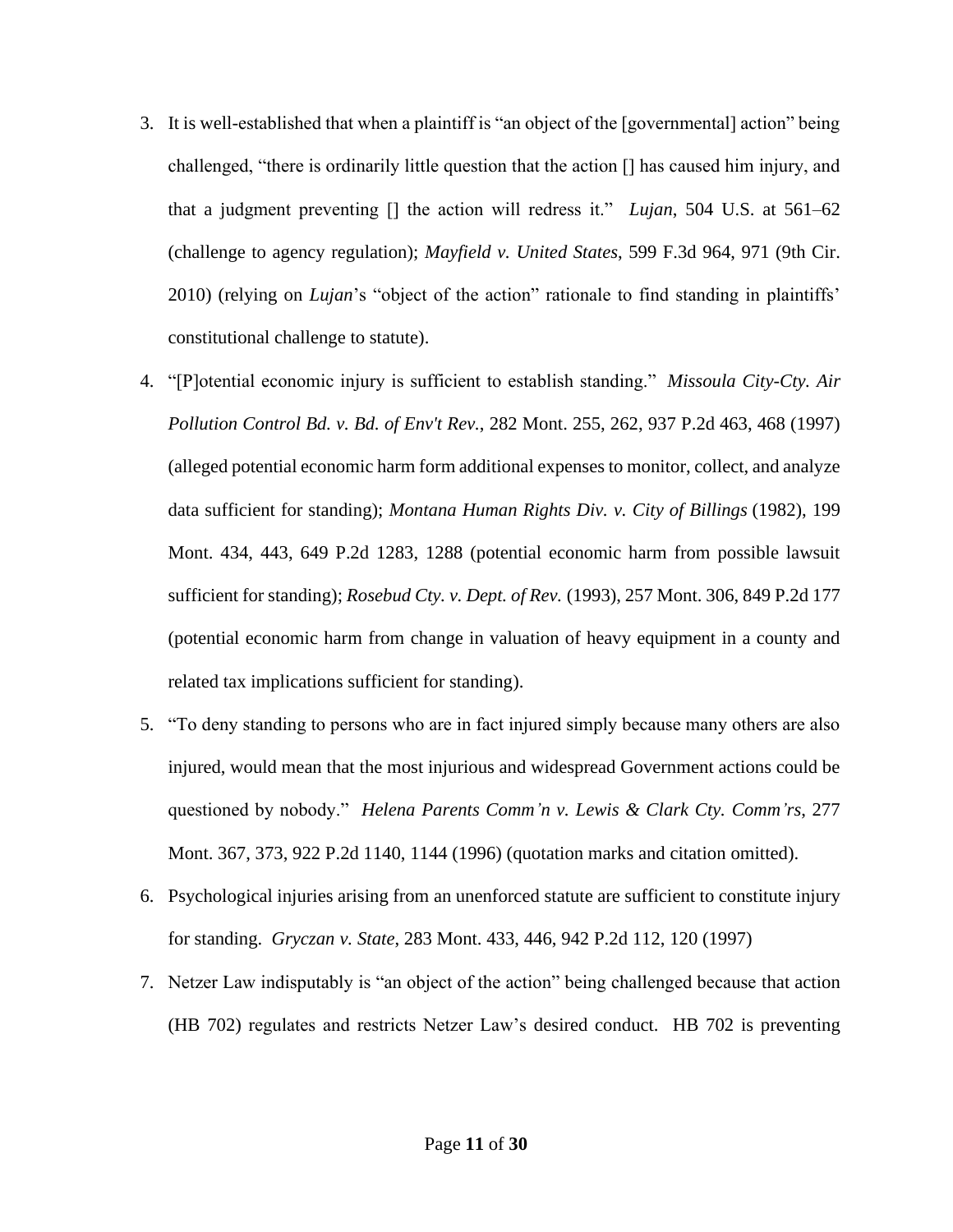Netzer Law from implementing health and safety measures proven to be effective in fighting COVID-19, and HB 702's invalidation would remedy these injuries.

Accordingly, Netzer Law has standing.

- 8. Even were this not enough, Netzer Law has established its standing based on continuing economic injuries (*e.g.*, supplying masks to all entering its offices as opposed to only those who lack active protection from vaccines or immunity, and lost billing time spent on internal consultations) as well as potential economic injuries from office closures and reduced business development opportunities, possible outbreaks, required nondiscriminatory remote work policies, and potential liability. Furthermore, Donald L. Netzer has experienced anxiety, worry and stress, due to HB 702's prohibiting Netzer Law from implementing CDC-recommended health-and-safety measures to protect himself, other owners, employees, and clients from the threats of COVID-19. Each of these injuries, and threatened injuries, established through the affidavits of Mr. Netzer, constitutes an independent and sufficient injury for purposes of standing under Montana law.
- 9. During oral argument, the State Defendants did not dispute any of the above injuries. Instead, they argued that these injuries would persist even absent HB 702 and therefore Netzer Law's injuries would not be redressable. The Court disagrees. HB 702 regulates Netzer Law's conduct and prohibits Netzer Law from adopting desired (and CDCrecommended) health-and-safety measures. If the Court invalidates HB 702, Netzer Law's injuries will be redressed because Netzer Law will be able to adopt those desired measures.
- 10. Netzer Law therefore has established standing to bring this lawsuit and assert its claims.

#### **PRELIMINARY INJUNCTION STANDARD**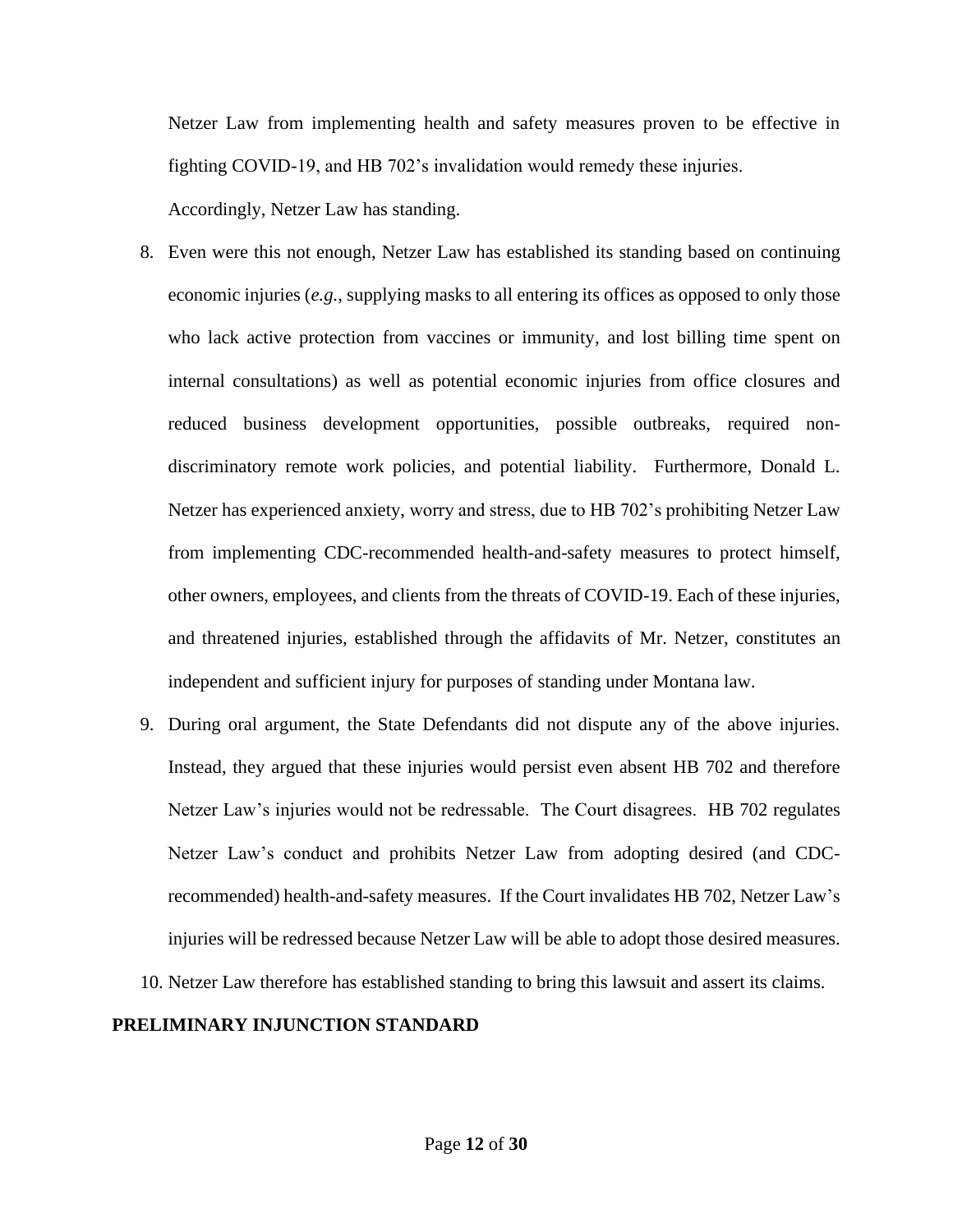- 11. An applicant for a Preliminary Injunction, "…must establish a prima facie case, or show that it is at least doubtful whether or not [the applicant] will suffer irreparable injury before [the applicant's] rights can be fully litigated." *Mack v. Anderson*, 2016 MT 204, ¶ 15, 384 Mont. 368, 373, 380 P.3d 730, 733; *see also* MCA 27-19-201(1)-(2).
- 12. When assessing an application for a preliminary injunction, "the trial court 'should restrict itself to determining whether the applicant has made a sufficient case to warrant preserving a right in status quo until a trial on the merits can be had.'" *Weems v. State by & through Fox*, 2019 MT 98, ¶ 18, 395 Mont. 350, 359, 440 P.3d 4, 10 (citation omitted).
- 13. Status quo means "the last actual, peaceable, noncontested condition which preceded the pending controversy." *Weems v. State,* 2019 MT 98, ¶ 26 quoting *Porter v. K & S Partnership*, 192 Mont. 175, 181, 627 P.2d 836, 840 (1981). In this case, therefore, the status quo refers to the period of time preceding HB 702's effective date.
- 14. Contrary to the State Defendants' position at oral argument, "[t]hat a statute has been on the books for some time is not the relevant inquiry when entertaining a request to enjoin it." *Weems v. State,* 2019 MT 98, ¶ 26, 395 Mont. 350, 364, 440 P.3d 4, 13.
- 15. A determination to issue a Preliminary Injunction does not decide the ultimate merits of the case or depend on evidence sufficient to do so, but instead only assesses whether an applicant establishes a prima facie (*i.e.*, "at first sight") violation of its rights. *Driscoll v. Stapleton*, 2020 MT 247, ¶¶ 15-16, 401 Mont. 405, 414, 473 P.3d 386, 392 (citations omitted); *Weems*, ¶ 18 (citation omitted).
- 16. In determining whether to issue a preliminary injunction to prevent alleged constitutional violations, an applicant "is not required" to "defeat the presumptive constitutionality of a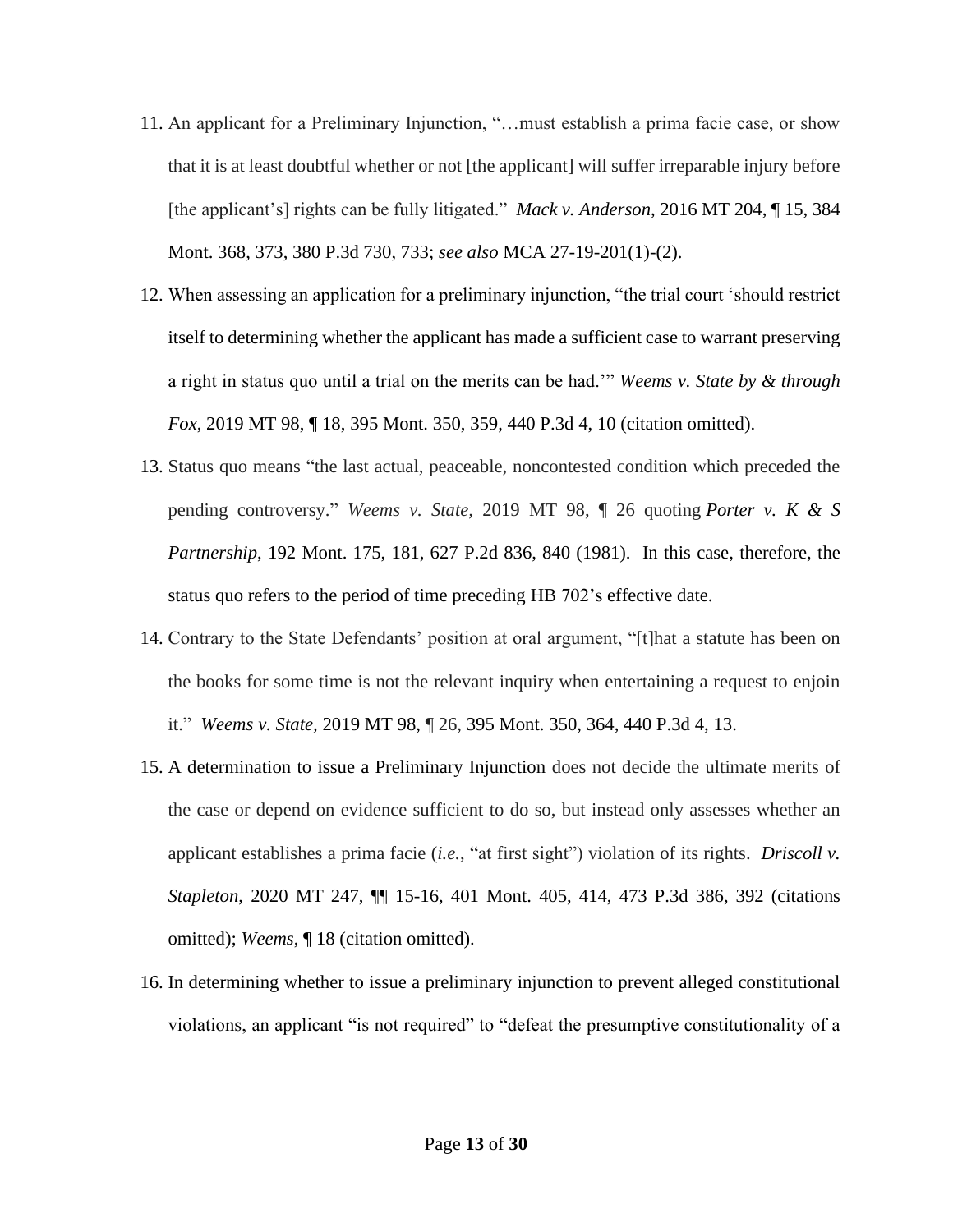statute," a requirement which only "arises in litigating the merits of the complaint." *Weems*, ¶ 18 n.4.

- 17. The "loss of a constitutional right constitutes irreparable harm." *Mont. Cannabis Indus. Ass'n v. State,* 2012 MT 201, ¶ 15, 296 P.3d 1161, 1165, 366 Mont. 224, 229 (citation omitted).
- 18. The Plaintiffs, Netzer Law, have "demonstrated either a prima facie case that they will suffer some degree of harm and are entitled to relief  $(\S 27-19-201(1), MCA)$  or a prima facie case that they will suffer an 'irreparable injury' through the loss of a constitutional right (§ 27-19-201(2), MCA)." *Driscoll v. Stapleton*, 2020 MT 247, ¶ 17, 401 Mont. 405, 414, 473 P.3d 386, 392.
- 19. Plaintiffs have made a prima facie showing that HB 702 violates its constitutional rights under Montana Constitution article II, sections 3, 4, 34 and article IX, section 1 of the Montana Constitution; and that the bill violates article V, section 11, clause 3. HB 702 infringes on Netzer Law's inalienable rights to a clean and healthful environment; to enjoying and defending its and its employees' existence; to fully possessing and protecting its property; to seeking safety and health for its owner, its employees, and its clients; and to its other unenumerated rights. Mont. Const. art. II, §§ 3, 34.
- 20. For the reasons stated herein, the Court concludes that Netzer Law has made the requisite showing for a preliminary injunction to issue and enjoin HB 702.

## **NETZER LAW HAS MADE A PRIMA FACIE SHOWING THAT HB 702 INFRINGES UPON ITS CONSTITUTIONAL RIGHTS**

21. The rights found in article II, sections 3 and 34 and article IX, section 1 of the Montana Constitution are fundamental rights and therefore trigger strict scrutiny when governmental action substantially burdens any of those rights. *Park Cty. Env't Council*, ¶ 79. When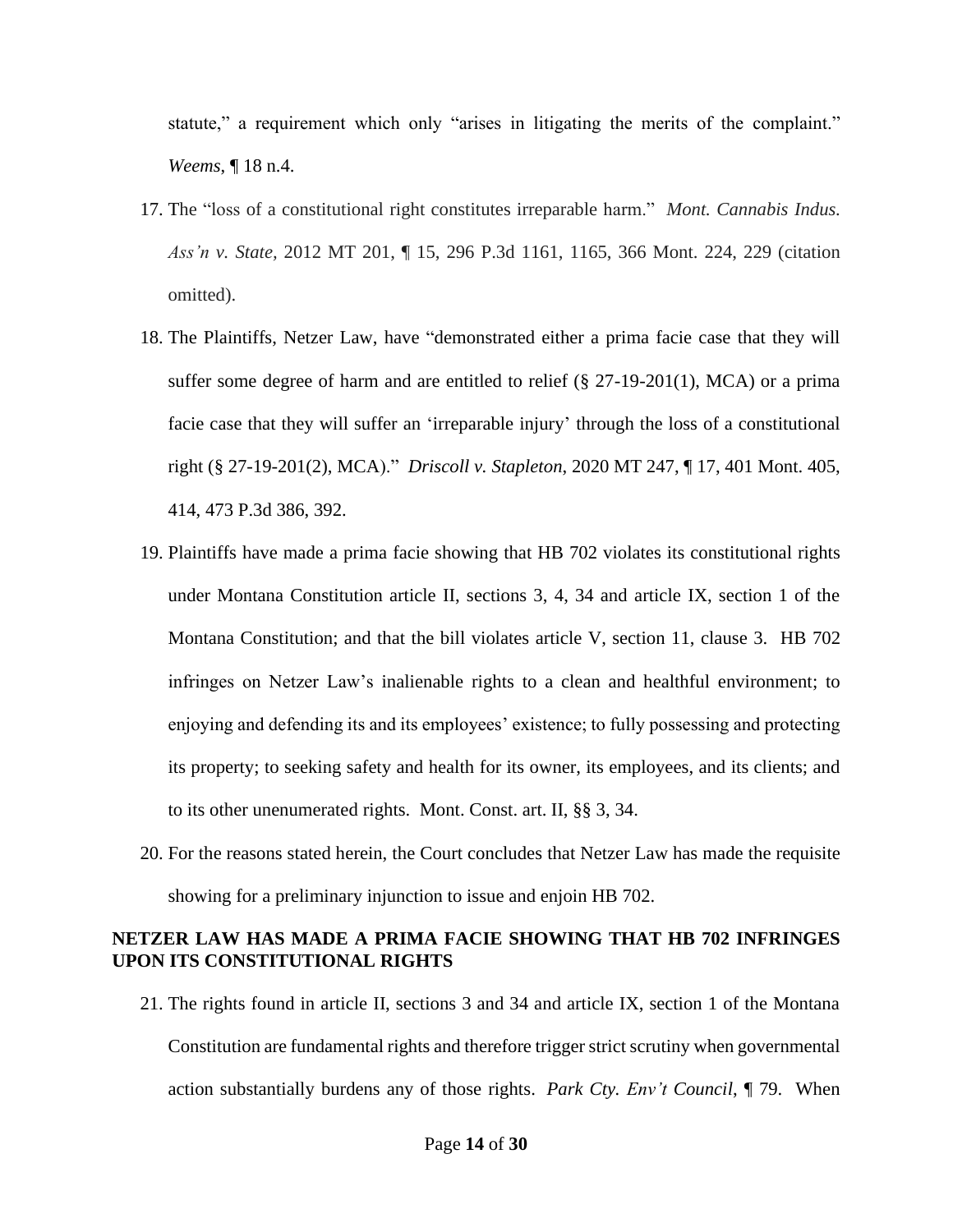triggered, strict scrutiny places the burden on the State to prove that its action was adopted to advance "a compelling state interest and that its action is closely tailored to effectuate that interest and is the least onerous path that can be taken to achieve the State's objective."

*Montana Envtl. Info. Ctr. v. Dept. of Envtl. Quality,* 1999 MT 248, ¶ 63.

# **I. ARTICLE II, SECTION 3; ARTICLE IX, SECTION 1 (FUNDAMENTAL RIGHTS)**

22. Article II, Section 3 of the Montana Constitution provides:

Inalienable Rights. All persons are born free and have certain inalienable rights. They include the right to a clean and healthful environment and the rights of pursuing life's basic necessities, enjoying and defending their lives and liberties, acquiring, possessing and protecting property, and seeking their safety, health and happiness in all lawful ways. In enjoying these rights, all persons recognize corresponding responsibilities.

## **A. RIGHT TO A CLEAN AND HEALTHFUL ENVIRONMENT; DUTY TO MAINTAIN AND IMPROVE A CLEAN AND HEALTHFUL ENVIRONMENT**

- 23. I conclude that the right to a clean and healthful environment in Article II, Section 3 of the Montana Constitution includes an employer's right to (1) require its employees to provide proof of active vaccination or immunity against diseases that pose a present threat of serious illness or death (*e.g.*, COVID-19); and (2) require persons seeking to enter their businesses who fail to prove active vaccination or immunity against diseases that pose a present threat of serious illness or death to adhere to health-and-safety measures (*e.g.*, engage with the business remotely or wear masks indoors) that do not apply to persons who have proved active vaccination or immunity.
- 24. I also conclude that Netzer Law has made a prima facie showing that HB 702 substantially burdens these rights of Netzer Law and employers across the State of Montana by making it unlawful for them to exercise these rights. For the same reasons provided below, I conclude that HB 702 substantially burdens Netzer Law's and other employers' duty to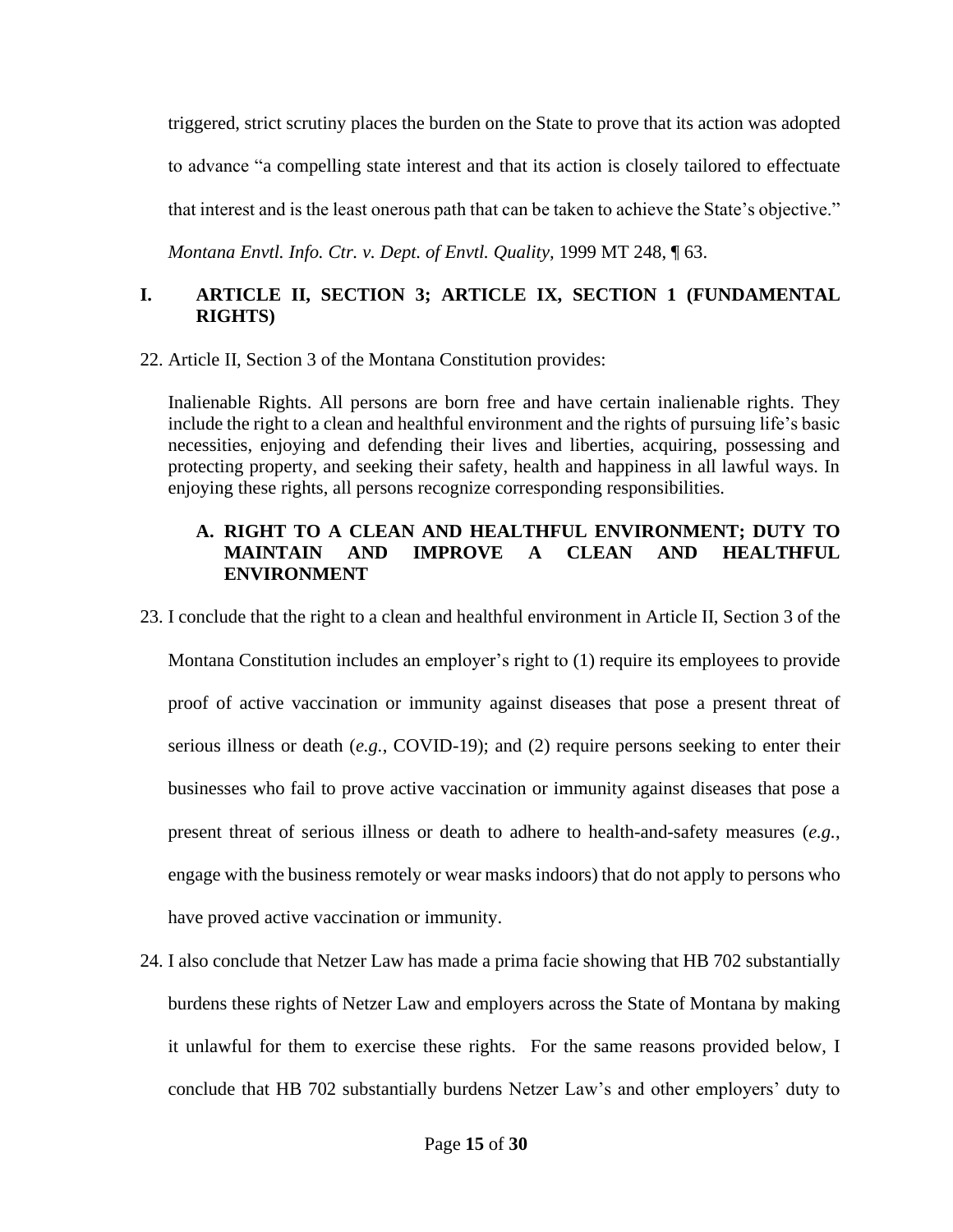maintain and improve a clean and healthful environment under Article IX, Section 1 of the Montana Constitution.

- 25. The State Defendants assert that the above-identified rights cannot exist because the Montana Supreme Court has not issued a decision holding that they apply to indoor environments or to protecting against infectious diseases. The plain language of the Constitution, the Framers' intent, and existing case law confirm otherwise. Furthermore, that Netzer Law raises questions of first impression has no bearing on the Court's analysis—we are living in unprecedented circumstances.
- 26. "Environment" is a broad term—"the aggregate of surrounding things, conditions, or influence."<sup>3</sup> Even a narrower ecological definition of that term includes "the air, water, minerals, organisms, and all other external factors surrounding and affecting a given organism at any time."<sup>4</sup> Notably, the plain meaning of "environment" when the Framers adopted the relevant constitutional text was equally broad. *See American College Dictionary* (1969) (defining "environment" as "the aggregate of surrounding things, conditions, or influences"); *American Heritage Dictionary* (1973) (defining "environment" as "[t]he total of circumstances surrounding an organism or group of organisms"). Contrary to the State Defendants' position, nothing in the plain meaning of this term would limit it to the outdoors. *See* Mont. Code Ann. § 1-2-101 (observing that judges are "not to insert what has been omitted or to omit what has been inserted" when construing statutes).
- 27. Furthermore, the Framers expressed no intention to limit "environment" and related concerns to outdoor spaces. Instead, they sought the opposite and "intentionally avoided

<sup>3</sup> Dictionary.com, https://www.dictionary.com/browse/environment.

<sup>4</sup> *Id.* (emphasis added).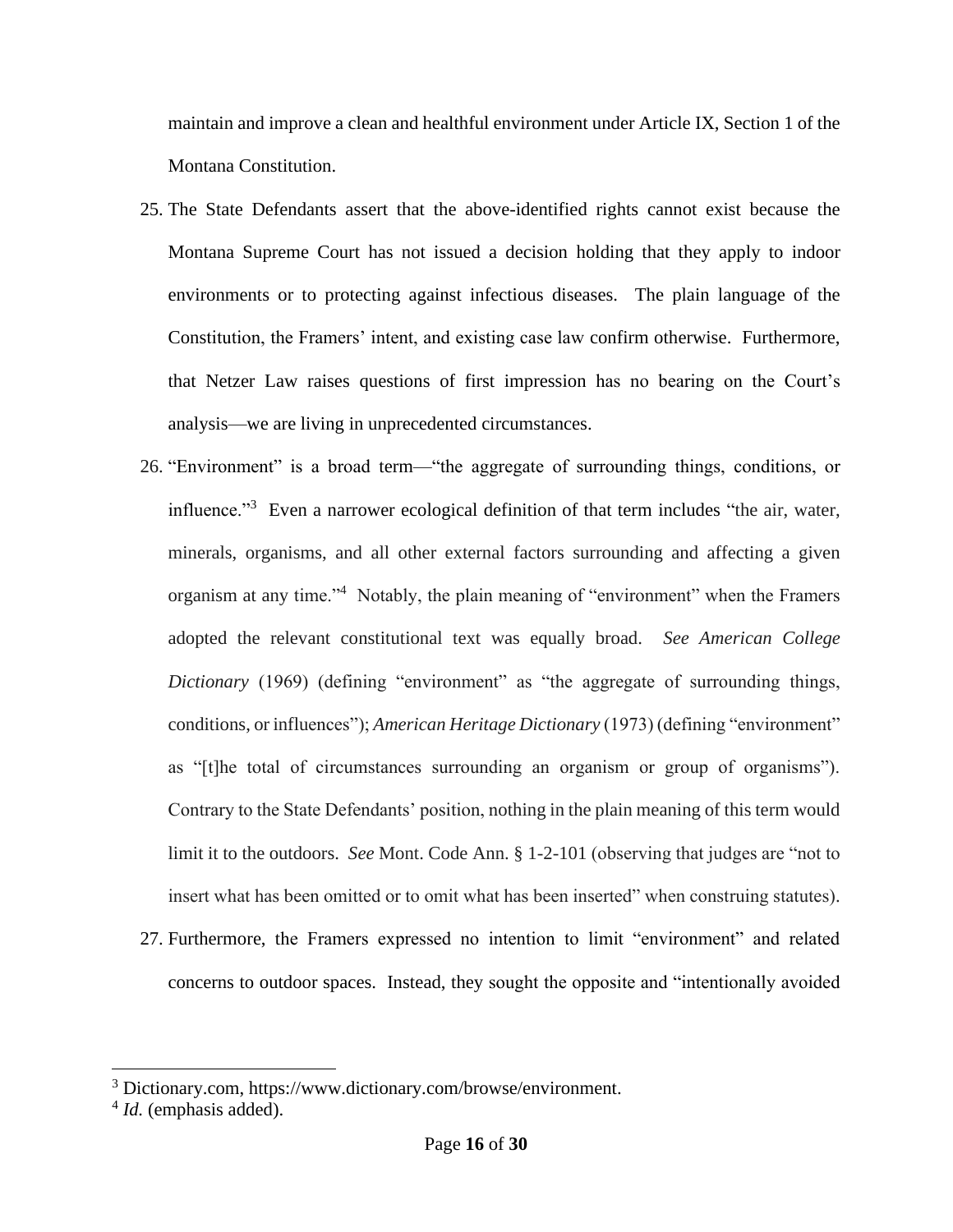definitions, to preclude being restrictive." *MEIC*, 1999 MT 248, ¶ 67, 296 Mont. 207, 226, 988 P.2d 1236, 1246–47. Additionally, the Framers indicated that the term "'environmental life support system' is all-encompassing, including but not limited to air, water, and land." *Id.*, ¶ 67; *id.*, ¶ 70 (stating constitutional provisions "include[] private property"); *id.*, ¶ 66 ("The provision, as introduced, was thought by members of the committee to be the strongest environmental protection provision found in any state constitution."); *id.*, ¶ 76 (stating "fundamental purpose" of "construing constitutional provision [] is to ascertain and to give effect to the intent of the framers"); *Heffernan*, 2011 MT 91,  $\parallel$  38 (requiring "liberal construction" of provisions enacted to promote public health and safety). The Framers' broad language, stated intent, and refusal to define and limit terms confirms that these provisions should be construed to provide broad constitutional protection of the environment and human health.

28. Relevant historical context supports this reading. For example, in 1971—preceding the Framers' adoption of these constitutional provisions—a Republican-led Montana House in a 99-0 vote proposed the adoption of the Montana Environmental Policy Act ("MEPA");<sup>5</sup> *MEIC*, 1999 MT,  $\parallel$  80 n.1 (recognizing that "the delegates to the 1972 Constitutional Convention were very much aware of legislation passed during the previous year"). As enacted, MEPA provided:

> The purpose of this act is to declare a state policy which will encourage productive and enjoyable harmony between man and his environment; *to promote efforts which will prevent or eliminate damage to the environment and biosphere and stimulate the health and welfare of man*; to enrich the understanding of the ecological systems and natural resources important to the state; and to establish an environmental quality council.

<sup>&</sup>lt;sup>5</sup> A Guide to the Montana Environmental Policy Act, at v, 5 [https://leg.mt.gov/content/Publications/Environmental/2013-mepa-handbook.pdf.](https://leg.mt.gov/content/Publications/Environmental/2013-mepa-handbook.pdf)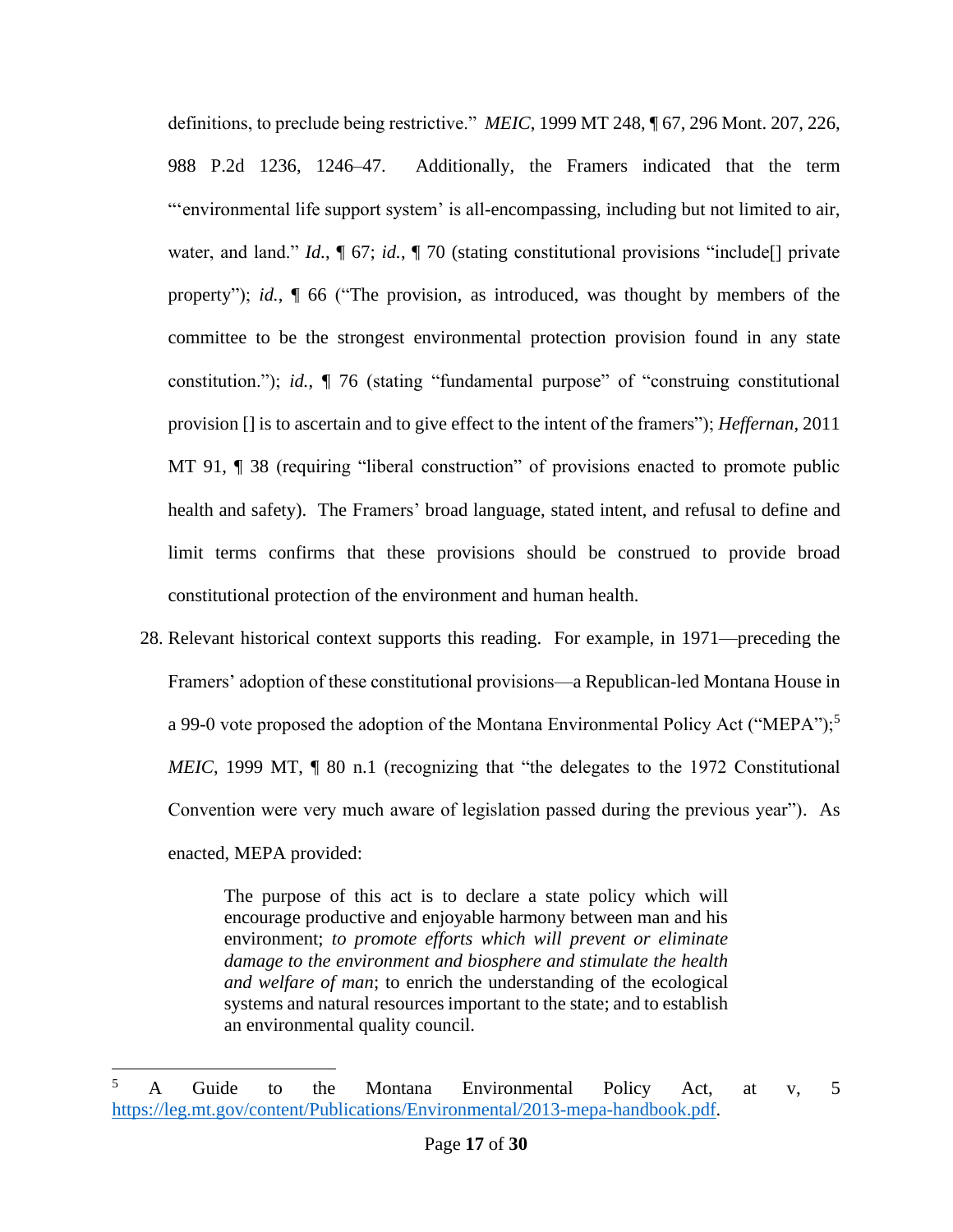29. *Montana Wilderness Ass'n v. Bd. of Health & Env't Scis.*, 171 Mont. 477, 483, 559 P.2d 1157, 1160 (1976) (emphasis added). In effectuating this purpose, MEPA set forth "the environmental impacts that must be assessed when agencies of the state make major decisions having a significant impact on the *human environment*." *Id.* (emphasis added).

30. As Representative George Darrow, Republican 1971 MEPA Sponsor, stated:

With its enactment a year earlier than the 1972 Montana Constitutional Convention, MEPA acted as a precursor to the strong environmental stance asserted in the new constitution. This constitutional declaration of environmental rights and duties now undergirds and reinforces the provisions of the Montana Environmental Policy Act.[6]

- 31. In other words, the Framers were aware of MEPA and its broad conception of protecting the "human environment" and the "health and welfare of man."
- 32. It also makes sense that the right to a clean and healthful environment would apply to indoor environments as air, water, and land reach and impact those environments and implicate human health. *See, e.g.*, *MEIC*, ¶¶ 19-22, 45, 79 (finding environmental constitutional rights implicated by activities adding any amount of carcinogenic, diseasecausing arsenic above baseline level of waters that are source of plaintiffs' indoor drinking water). Indeed, as cited in Netzer Law's briefing in this case, the Environmental Protection Agency regulates asbestos (a naturally occurring mineral that presents a serious health risk to persons and has been proven to cause diseases like lung, larynx, and ovary cancer, to name a few) in indoor environments to mitigate risks of diseases in humans under

<sup>6</sup> *Supra* n. 11 at v.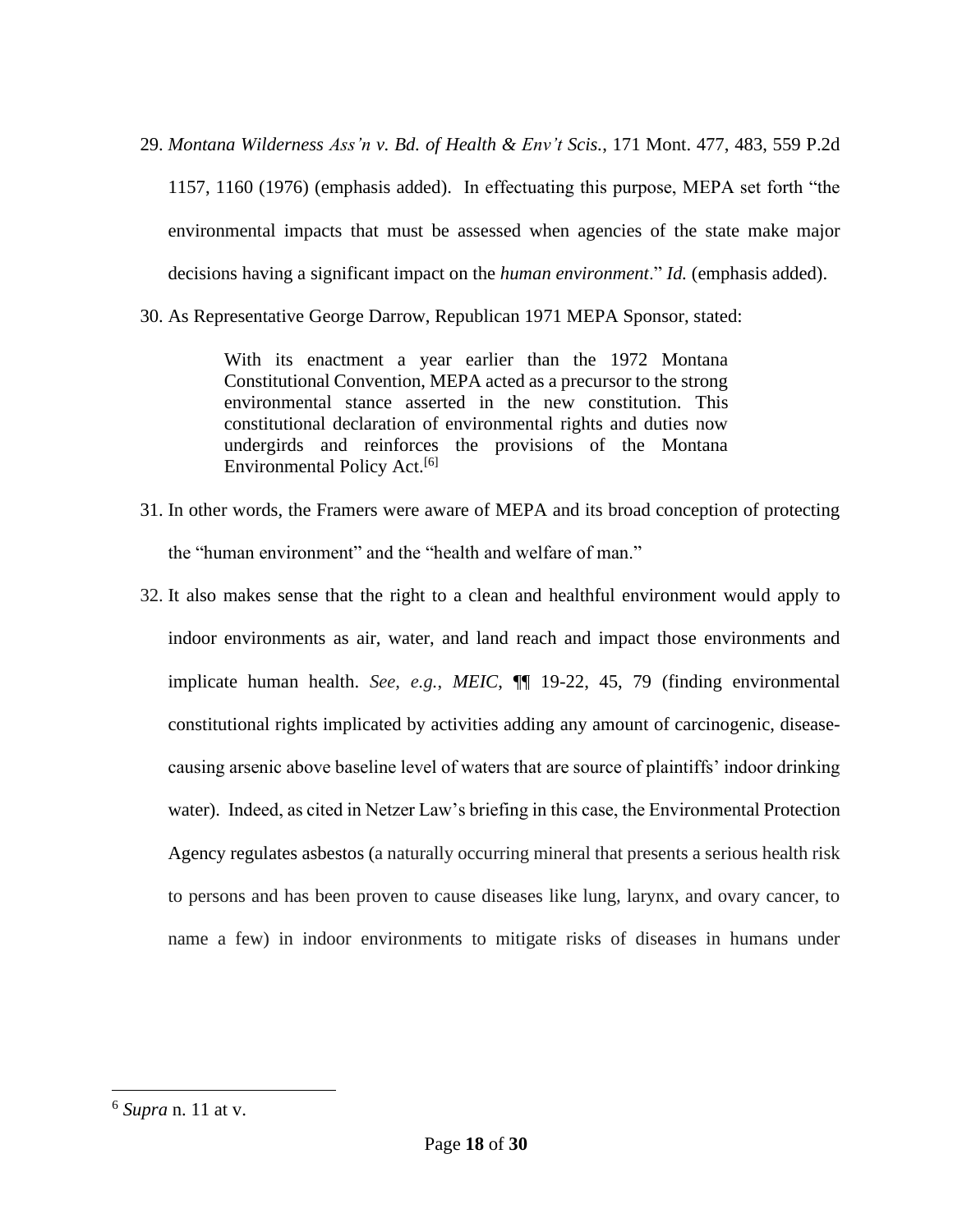numerous statutes.<sup>7</sup> Indoor human health threats arising from lead and radon are similarly regulated under environmental laws.

- 33. The Montana Constitution's concerns about human health are neither expressly or impliedly limited based on whether a deadly disease is infectious in nature or not. From a constitutional perspective, there is no legally relevant difference between potentially fatal cancer cases contracted from indoor exposure to arsenic, lead, asbestos, or radon, and potentially fatal COVID-19 cases contracted from indoor environments.
- 34. As explained above, the Court's determination that Netzer Law's asserted rights exist flows naturally from the Montana Constitution's capacious plain language, the Framers' intent, and Montana Supreme Court precedent; it does not, as the State Defendants claim, "radically transform" the right to a clean and healthful environment. For these reasons, and based upon the findings above, I conclude that Netzer Law has made a prima facie showing that HB 702 substantially burdens Netzer Law's fundamental right to a clean and healthful environment.
- 35. Furthermore, for similar reasons, HB 702 also substantially burdens Plaintiffs' ability to fulfill its constitutional duty to maintain and improve a clean and healthful environment for "this and future generations." Mont. Const. art. IX, § 1.

# **B. RIGHT TO PURSUE LIFE'S BASIC NECESSITIES**

36. I conclude that the right to pursue life's basic necessities in Article II, Section 3 of the Montana Constitution necessarily includes the rights to engage in employment, including

<sup>&</sup>lt;sup>7</sup> [https://www.atsdr.cdc.gov/asbestos/health\\_effects\\_asbestos.html;](https://www.atsdr.cdc.gov/asbestos/health_effects_asbestos.html) [https://www.epa.gov/asbestos/asbestos-laws-and-regulations.](https://www.epa.gov/asbestos/asbestos-laws-and-regulations)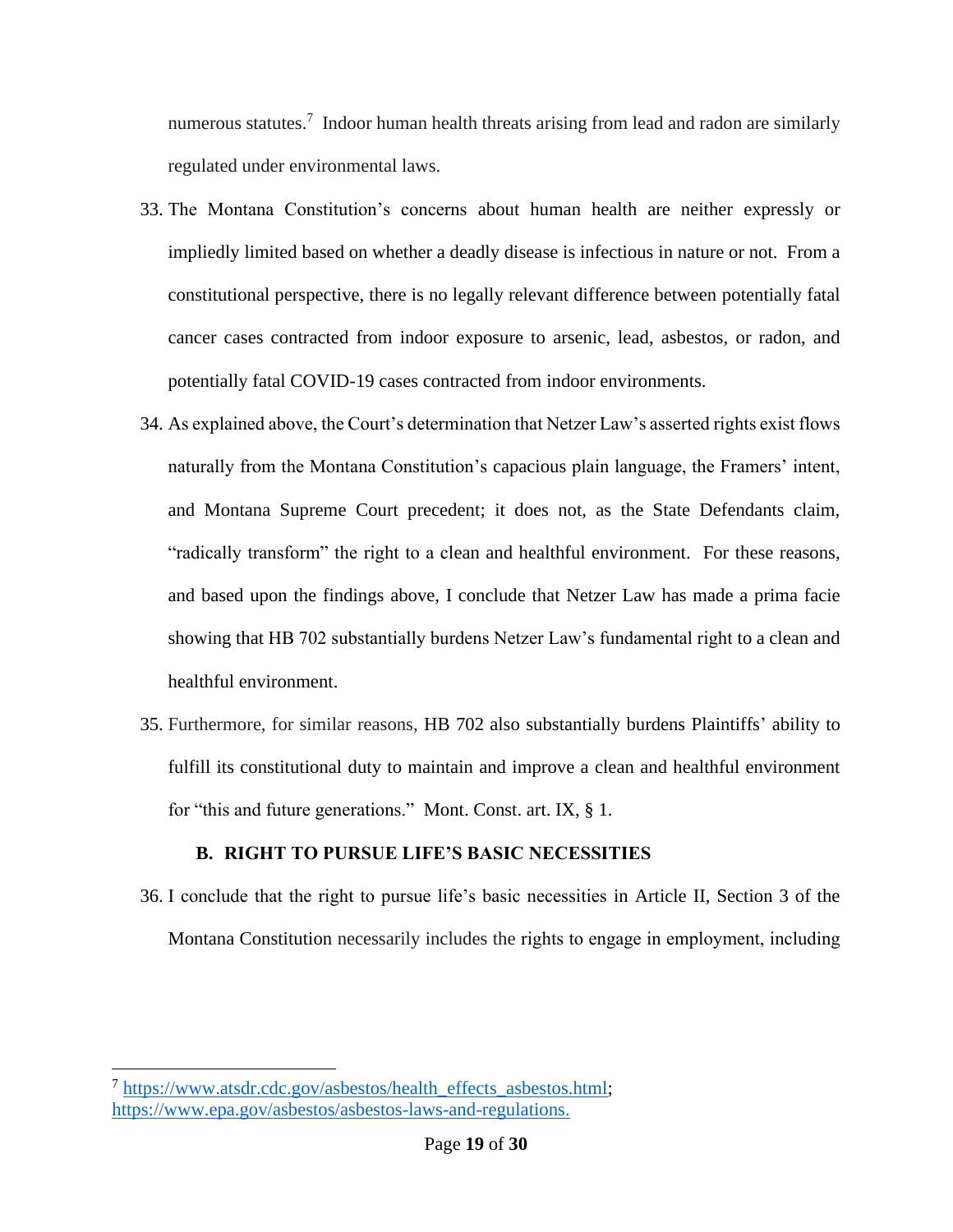to own and operate a business, and to do these things without being subjected to serious health threats (or having to assume potential legal liability) created by government action.

- 37. I conclude that Netzer Law has made a prima facie showing that HB 702 substantially burdens these rights by, *inter alia*, prohibiting Netzer Law from requiring its employees to provide proof of active vaccination or immunity to COVID-19.
- 38. The Montana Constitution establishes the right to "pursue life's basic necessities." Art. II, § 3. This includes the right to pursue employment because "[a]s a practical matter, employment serves [] to provide income for the most basic of life's necessities" and, without this right, "the right to pursue life's basic necessities would have little meaning." *Wadsworth*, 275 Mont. at 299, 911 P.2d at 1172.
- 39. The right to pursue life's basic necessities "would have little meaning" if doing so required persons to unnecessarily jeopardize their health, livelihoods, and potentially lives due to government regulation. *Wadsworth*, 275 Mont. at 299, 911 P.2d at 1172. Acknowledging these rights, Netzer Law has made a prima facie showing that HB 702's prohibitions described above substantially burden Netzer Law's, its owners', and its employees' fundamental rights.
- 40. Relying on *Wiser*, the State Defendants assert that this fundamental right cannot exist because Montana's Constitution "circumscribed that right by subjecting it to the State's police power to protect the public's health and welfare." *Wiser v. State, Dep't of Com.*, 2006 MT 20, ¶ 24, 331 Mont. 28, 36, 129 P.3d 133, 139. But *Wiser* does not stand for the proposition that fundamental rights cease to exist when the Legislature exercises its police power. Instead, that decision merely held that denturists had no fundamental right not to have to refer partial denture patients to dentists before providing partial denture services.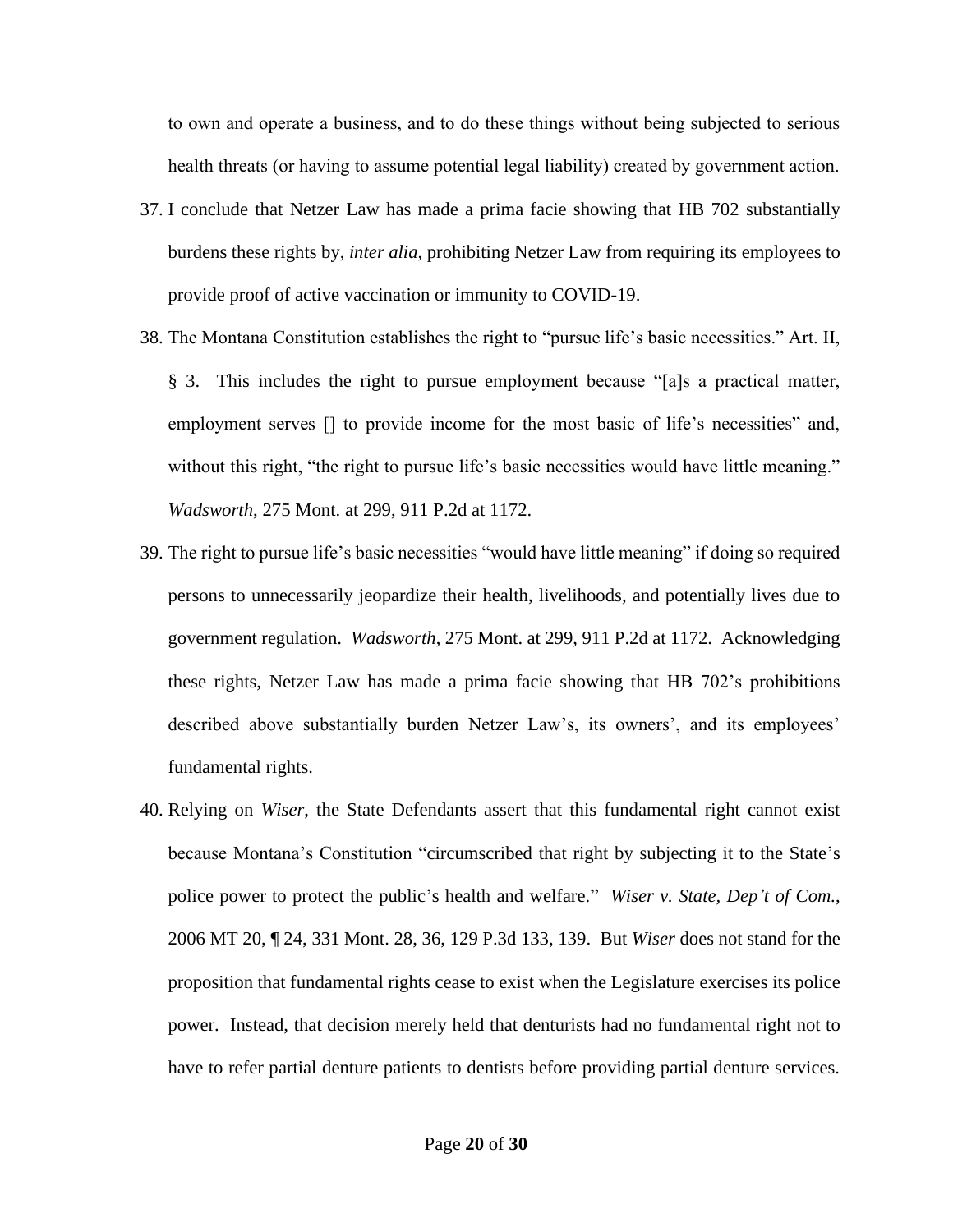*See id.* ¶¶ 22-23. The alleged fundamental right asserted by the denturists is a far cry away from the fundamental rights Netzer Law asserts exist in this case.

### **C. RIGHT TO DEFEND LIFE**

- 41. I conclude that the right to defend one's life in Article II, Section 3 of the Montana Constitution necessarily includes the right to defend one's life against deadly diseases and government actions that unnecessarily or seriously threaten one's life by increasing exposure to such diseases.
- 42. I conclude that Netzer Law has made a prima facie showing that HB 702 substantially burdens these rights by, *inter alia*, prohibiting Netzer Law from requiring its employees to provide proof of active vaccination or immunity to COVID-19.
- 43. The State Defendants contend that the right to self-defense is limited to traditional situations where a person is defending themselves from a physical attack by another person. To be sure, many cases related to principles of self-defense involve such circumstances. But the Montana Constitution's plain language is unqualified and not so limited. Importantly, for purposes here, reliance on principles of self-defense in the face of a deadly disease is not new. In *Jacobson v. Massachusetts*, the U.S. Supreme court concluded that "[u]pon the principle of self-defense, of paramount necessity, a community has the right to protect itself against an epidemic of disease which threatens the safety of its members." 197 U.S. 11, 27 (1905) (upholding a law mandating vaccines against smallpox). Relying on *Jacobson* and its rationale, courts across the country have upheld actions adopted to protect their residents from the deadly COVID-19 pandemic. *See, e.g.*, *Forbes v. Cnty. Of San Diego,* No. 20-cv-00998-BAS-JLB, 2021 U.S. Dist. LEXIS 41687, at \*1 (S.D. Cal. Mar. 4, 2021) (denying challenge to face-mask requirements imposed during COVID-19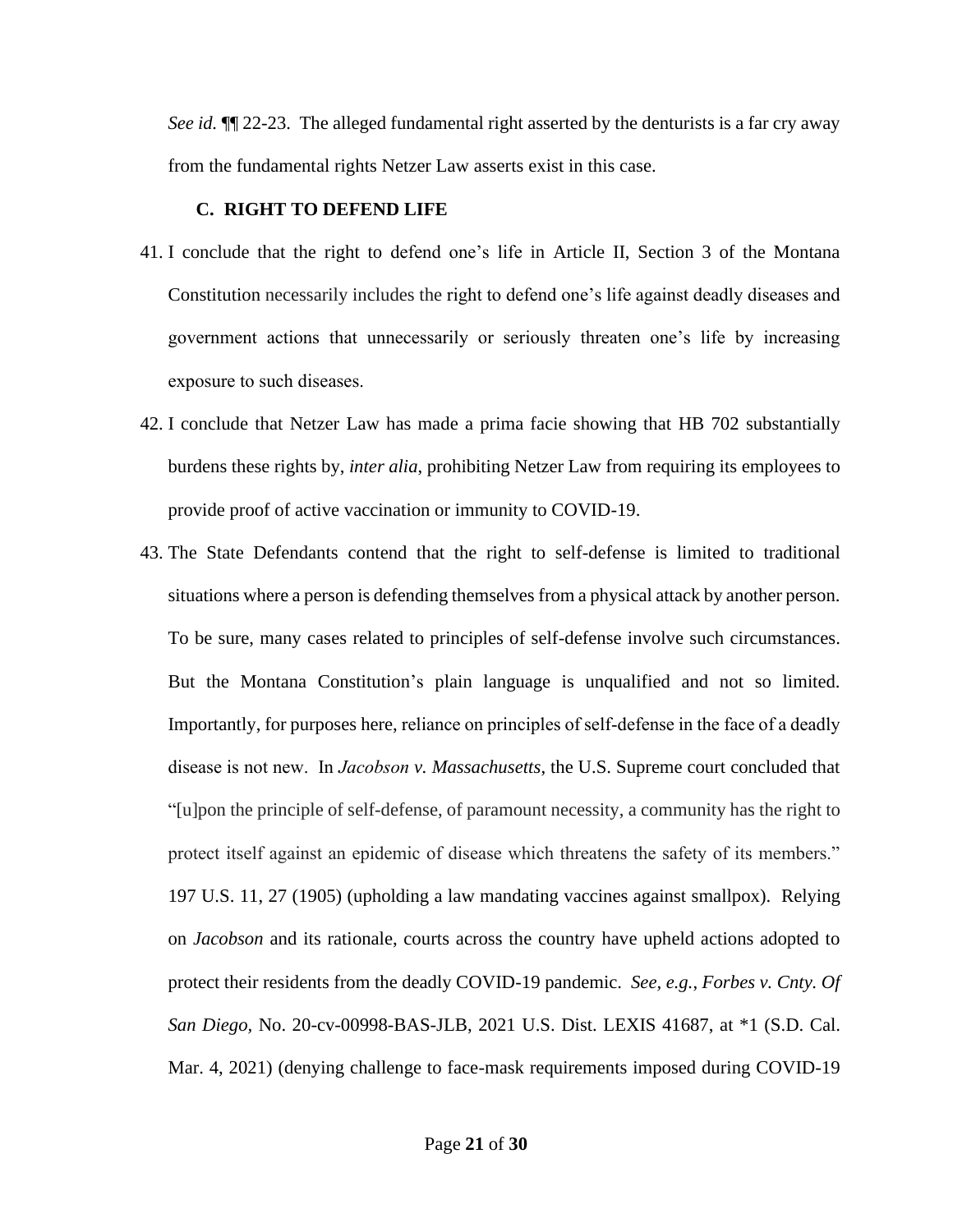pandemic); *Tandon v. Newsom,* 517 F. Supp. 3d 922, 932 (N.D. Cal. 2021) (denying challenge to COVID-related restrictions because compelling government interest in slowing spread of COVID-19 and preventing healthcare system from being overwhelmed); *see also, e.g.*, *People of State of Ill. V. Gen. Elec. Co.*, 683 F.2d 206, 214 (7th Cir. 1982) (recognizing "quarantine cases" that allowed States to ban importation of "persons afflicted by contagious or infectious diseases" under "the sacred law of self-defense").

44. Accordingly, I conclude that Article II, Section 3 of the Montana Constitution guarantees the right to defend one's life against deadly diseases and government actions that unnecessarily or seriously threaten one's life by increasing exposure to such diseases. *Cf. Wadsworth*, 275 Mont. at 299, 911 P.2d at 1172. If contracted, COVID-19 and multiple other diseases (*e.g.*, smallpox) present a serious risk of death, hospitalization, or even lingering symptoms and health conditions long after an individual has recovered from a COVID-19 infection. HB 702's broad prohibition on discrimination based on vaccination status, including banning vaccine mandates of any kind, unnecessarily and seriously threatens lives by precluding businesses and employers like Netzer Law and its owners from adopting and implementing common-sense measures to protect its business, owners, employees, clients, and others entering its offices against the worsening COVID-19 pandemic and future outbreaks of new and old diseases. For these reasons, and based upon the other findings in this order, I conclude that Netzer Law has made a prima facie showing that HB 702 substantially burdens Netzer Law's and its owners' right to defend their lives.

#### **D. RIGHT TO FULLY POSSESS AND PROTECT PROPERTY**

45. I conclude that Netzer Law has made a prima facie showing that HB 702 substantially burdens Netzer Law's right to possess and protect property in Article II, Section 3 of the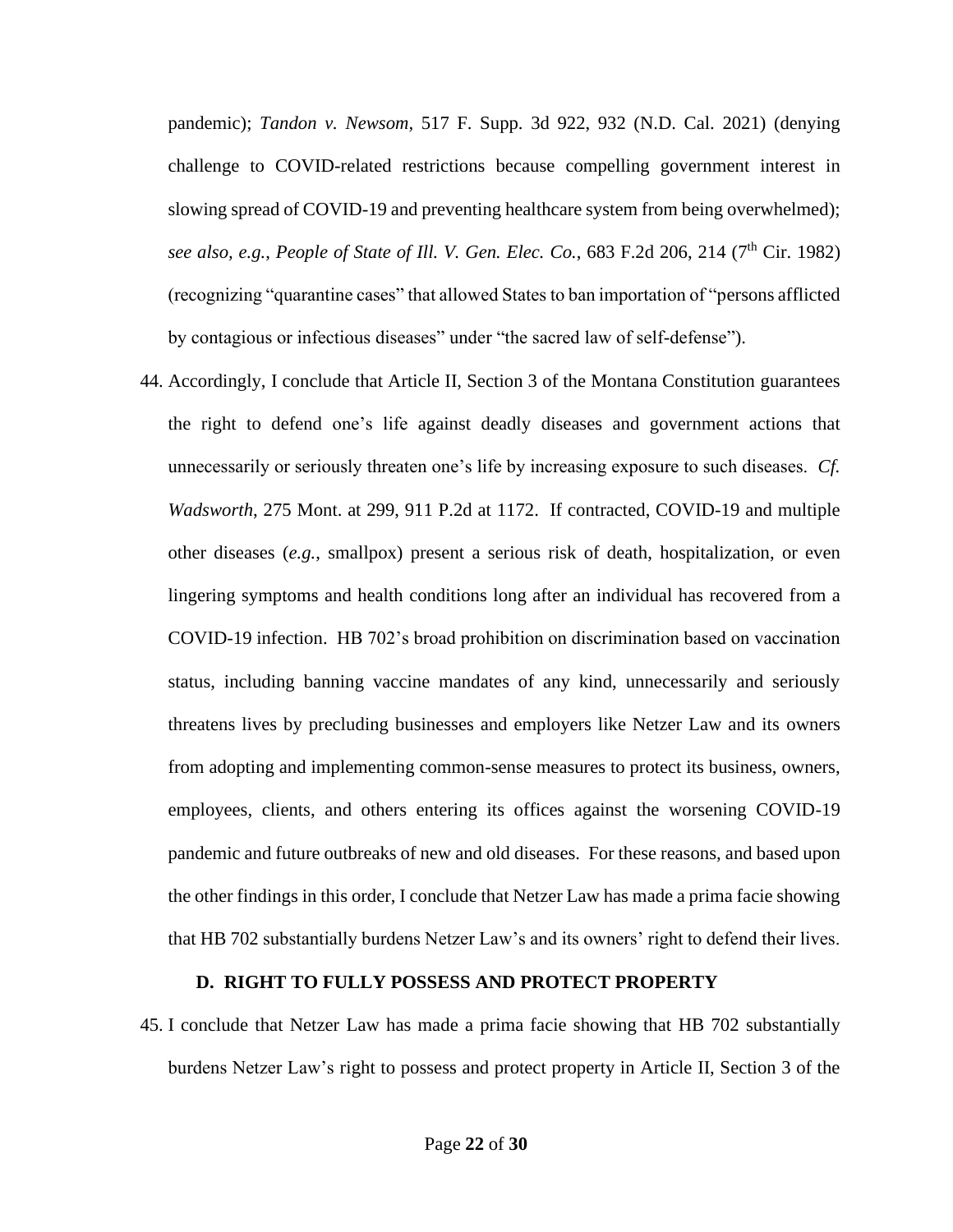Montana Constitution by prohibiting the adoption of the health-and-safety measures Netzer Law wishes to adopt, including those that would treat employees, clients, potential clients, and others differently should they not be able to provide proof of active vaccination or immunity against COVID-19.

- 46. The Montana Constitution establishes a right to possess and protect property. Art. II, § 3. The case of *Freeman v. Bd. of [Adjustment](https://advance.lexis.com/api/document/collection/cases/id/402C-H2G0-00KR-F0VC-00000-00?page=355&reporter=3260&cite=97%20Mont.%20342&context=1000516)*, 97 Mont. 342, 355, 34 P.2d 534, 538 (1934) provides that, **"**Under the guise of protecting the public or advancing its interest, the state may not unduly interfere with private business or prohibit lawful occupations, or impose unreasonable or unnecessary restrictions upon them. Any law or regulation which imposes unjust limitations upon the full use and enjoyment of property, or destroys property value or use, deprives the owner of property rights." *Id.*
- 47. Netzer Law is a law office with employees and owners, and HB 702 has placed constraints on the health and safety policies Netzer Law may adopt to protect their physical workplaces and broader business. Netzer Aff., at ¶¶ 7-23. Based on this and the findings and analysis above, I conclude that HB 702 substantially burdens Netzer Law's right to fully possess and protect its property. Netzer Law has made a prima facie showing that HB 702's constraints serve no legitimate purpose and in fact do the opposite of protecting public health, while interfering with the right to possess and protect property.

#### **E. RIGHT TO SEEK SAFETY, HEALTH, AND HAPPINESS**

48. Based on the provision's plain language, I conclude that the right to seek safety, health, and happiness in Article II, Section 3 of the Montana Constitution necessarily includes the right of a business and employer to implement proven health-and-safety measures during an ongoing deadly pandemic.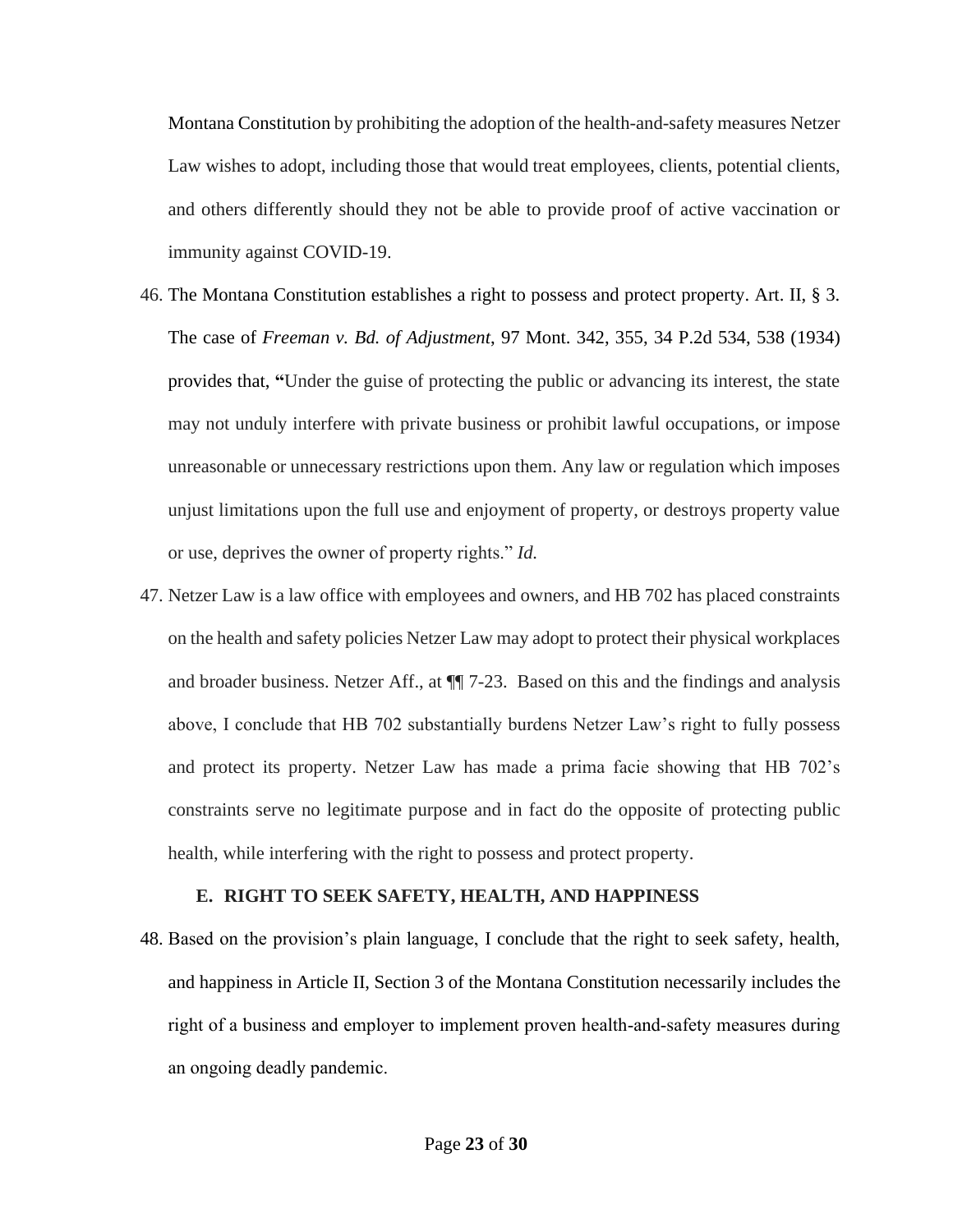49. I further conclude that Netzer Law has made a prima facie showing that HB 702 substantially burdens Netzer Law's right to seek safety, health, and happiness by prohibiting it from implementing proven health-and-safety measures during the COVID-19 pandemic.<sup>8</sup>

## **F. JUDICIAL SCRUTINY**

- 50. "Strict scrutiny applies if a suspect class or fundamental right is affected"; middle-tier scrutiny applies "if the law or policy affects a right conferred by the Montana Constitution, but is not found in the Constitution's Declaration of Rights"; and the rational basis test applies otherwise. *Snetsinger v. Mont. Univ. Sys.,* 2004 MT 390, ¶¶ 17-18. When middletier scrutiny applies, "the State must demonstrate the law or policy in question is reasonable and the need for the resulting classification outweighs the value of the right to an individual." *Id*. ¶ 18. The rational basis test applies if neither strict scrutiny nor middle-tier scrutiny apply. *Id*. ¶ 19. Under rational basis, the law or policy must be rationally related to a legitimate government interest. *Id.*
- 51. I conclude that HB 702 substantially interferes with Netzer Law's fundamental rights and as such, strict scrutiny analysis applies.
- 52. HB 702's broad prohibition of vaccine-status discrimination is not closely tailored to its purported interest in medical-record privacy and medical record privacy is a pretext. HB 702's title is entirely unrelated to medical-record privacy and prohibiting vaccine-status

<sup>&</sup>lt;sup>8</sup> Netzer Law contends that should this Court conclude that the other fundamental rights asserted do not exist in Article II, Section 3 the Court should invoke Article II, Section 34 ("Unenumerated Rights") to find these fundamental rights. As explained above, this Court has concluded that all the rights asserted by Netzer Law above exist under Article II, Section 3, and that HB 702 substantially burdens each of those rights. Accordingly, the Court declines to address whether these rights exist under Article II, Section 34.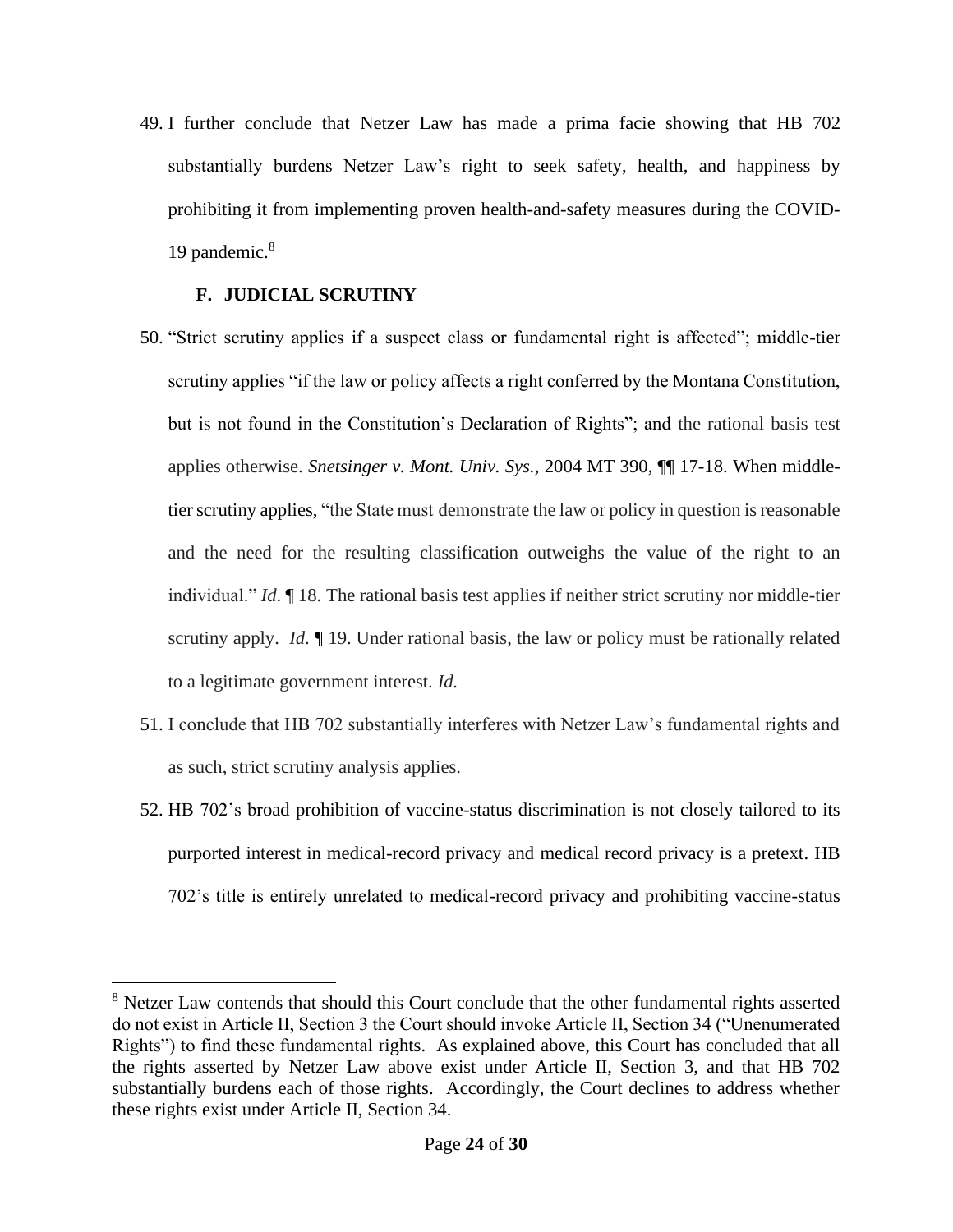discrimination does not advance medical-record privacy. Fear and negative attitudes are not legitimate, let alone compelling, interests. *City of Cleburne, Tex. v. Cleburne Living Ctr.*, 473 U.S. 432, 448, 105 S. Ct. 3249, 3258–59 (1985); *Armstrong v. State*, 1999 MT 261, ¶ 60, 296 Mont. 361, 384, 989 P.2d 364, 380 (recognizing pretextual legislative action driven by "prevailing political ideology and the unrelenting pressure from individuals" is "constitutionally impermissible" and "intellectually and morally indefensible").

- 53. The prohibition on discrimination inherently contemplates that a person/entity knows of another person's vaccination status (*i.e.*, person/entity X cannot discriminate against person Y if the former does not know whether the latter is or is not vaccinated). Notably, HB 702 *does not* prohibit any person/entity from inquiring about another person's vaccination status. Broadly prohibiting vaccine-status discrimination is therefore not closely tailored to protecting medical-record privacy. For these same reasons, HB 702's broad prohibitions are not the least onerous way to protect medical-record privacy.
- 54. Keeping vaccination status private during a pandemic is not a compelling (or legitimate) State interest because, *inter alia*, it jeopardizes the lives and health of the entire State. The State's police power exists to protect the public safety, health, and welfare—the very things HB 702 dangerously undermines.

### **II. ARTICLE II, SECTION 4 (EQUAL PROTECTION)**

55. I conclude that Netzer Law has demonstrated a prima facie showing that HB 702 violates its right to equal protection under the Montana Constitution by treating it differently than other entities (*e.g.*, schools, day-cares, nursing homes, long-term care providers, assisted living providers and health care facilities) without adequate justification or a classification that serves a legitimate state purpose. Mont. Const. art. II, § 4; *Gazelka v. St. Peter's Hosp.*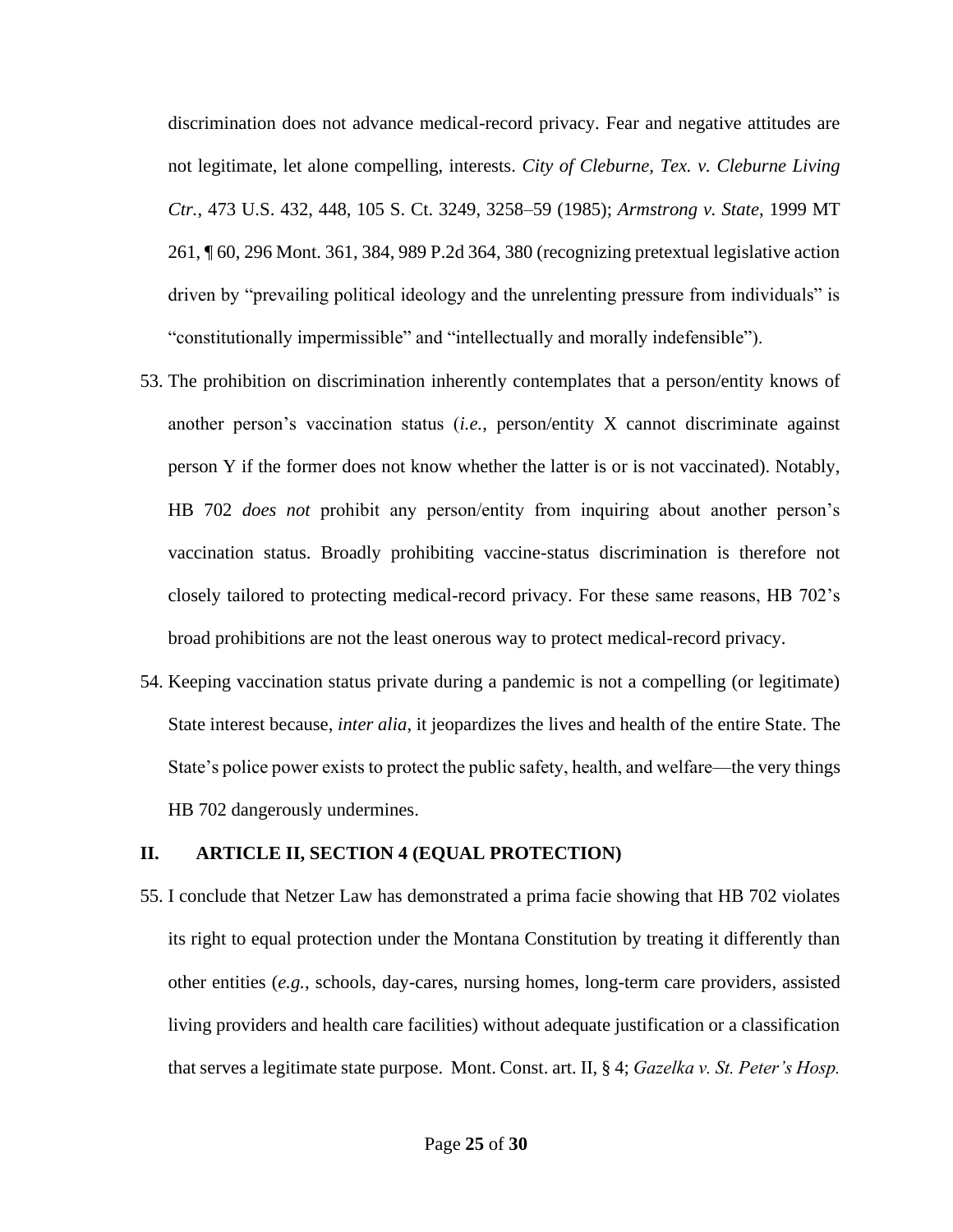2018 MT 152, ¶ 16. Plaintiff Donald L. Netzer is an individual at 70 years of age who is at greater risk of a serious infection from COVID-19 and similarly situated to those individuals found working or residing in one of the facilities provided an exemption under the law, yet is prohibited from enjoying the same health and safety protections while at his law office as he would be at an exempted facility, without a legitimate state purpose. Furthermore, Netzer Law as a business and employer that represents a broad cross section of Montanans is similarly situated to the entities that are provided exemptions and exceptions.

- 56. The United States and Montana Constitutions "embody a fundamental principle of fairness: that the law must treat similarly-situated individuals in a similar manner." *Snetsinger*, ¶¶ 15-16 (citation omitted); Mont. Const. art. II, § 4 ("No person shall be denied the equal protection of the laws."). The Montana Constitution guarantees more protection than its federal counterpart. *Id.*
- 57. In addressing an equal protection challenge, a court will "first identify the classes involved and determine whether they are similarly situated." *Henry v. State Compensation Ins. Fund*, 1999 MT 126,  $\sqrt{27}$ , 294 Mont. 449, P27, 982 P.2d 456, P27 (citation omitted). To do this, courts "isolat[e] the factor allegedly subject to impermissible discrimination" and, "if two groups are identical in all other respects, they are similarly situated." *Hensley v. Montana State Fund*, 2020 MT 317, ¶ 19, 402 Mont. 277, 290, 477 P.3d 1065, 291 (plurality) (internal citations omitted). Second, courts determine what test applies. *Snetsinger*, ¶¶ 15-19. "Strict scrutiny applies if a suspect class or fundamental right is affected"; middle-tier scrutiny applies "if the law or policy affects a right conferred by the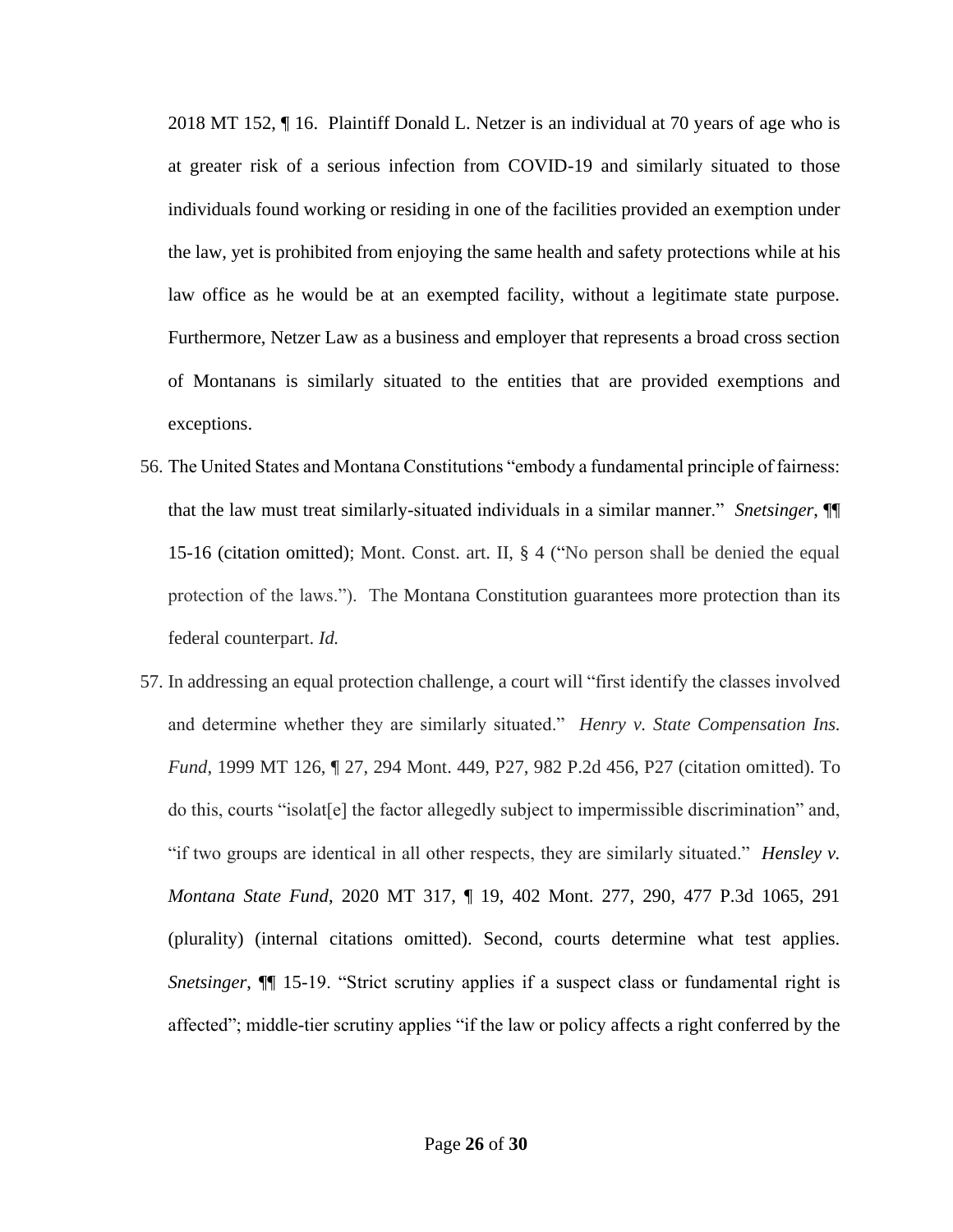Montana Constitution, but is not found in the Constitution's Declaration of Rights"; and the rational basis test applies otherwise. *Id.*, ¶¶ 17-19.

- 58. "Statutes may treat certain people differently, but may not base the disparate treatment on 'a classification that is wholly unrelated to some legitimate state purpose.'" *Gazelka v. St. Peter's Hosp.* 2018 MT 152, ¶ 16 quoting *McDermott v. State Dep't of Corr.*, 2001 MT 134, ¶ 30.
- 59. As explained above, HB 702 affects Netzer Law's fundamental rights and therefore is subject to strict scrutiny review. As also explained above, HB 702 fails the strict scrutiny test.
- 60. Even if strict scrutiny were not implicated in this equal protection analysis, I would conclude that HB 702 fails the rational basis test because the disparate treatment towards Netzer Law Office P.C. and their owners, employees and clients' health and safety during an active pandemic is not rationally related to a legitimate government interest.

#### **III. ARTICLE V, SECTION 11, CLAUSE 3**

- 61. I conclude that Netzer Law has made a prima facie showing that the title of HB 702 violates Article V, Section 11, Clause 3 of the Montana Constitution because the title fails to convey that it bans vaccine mandates.
- 62. The Montana Constitution requires bills like HB 702 to "contain only one subject" that must be "clearly expressed in its title." Art. V, § 11, cl. 3. "If any subject is embraced in any act and is not expressed in the title," the provisions of that subject are "void." *Id.* In assessing whether a bill's title violates these provisions, courts determine whether "the title of legislation in question [is] of such character as to mislead the public or members of the legislature as to the subjects embraced." *City of Helena v. Omholt*, 155 Mont. 212, 221,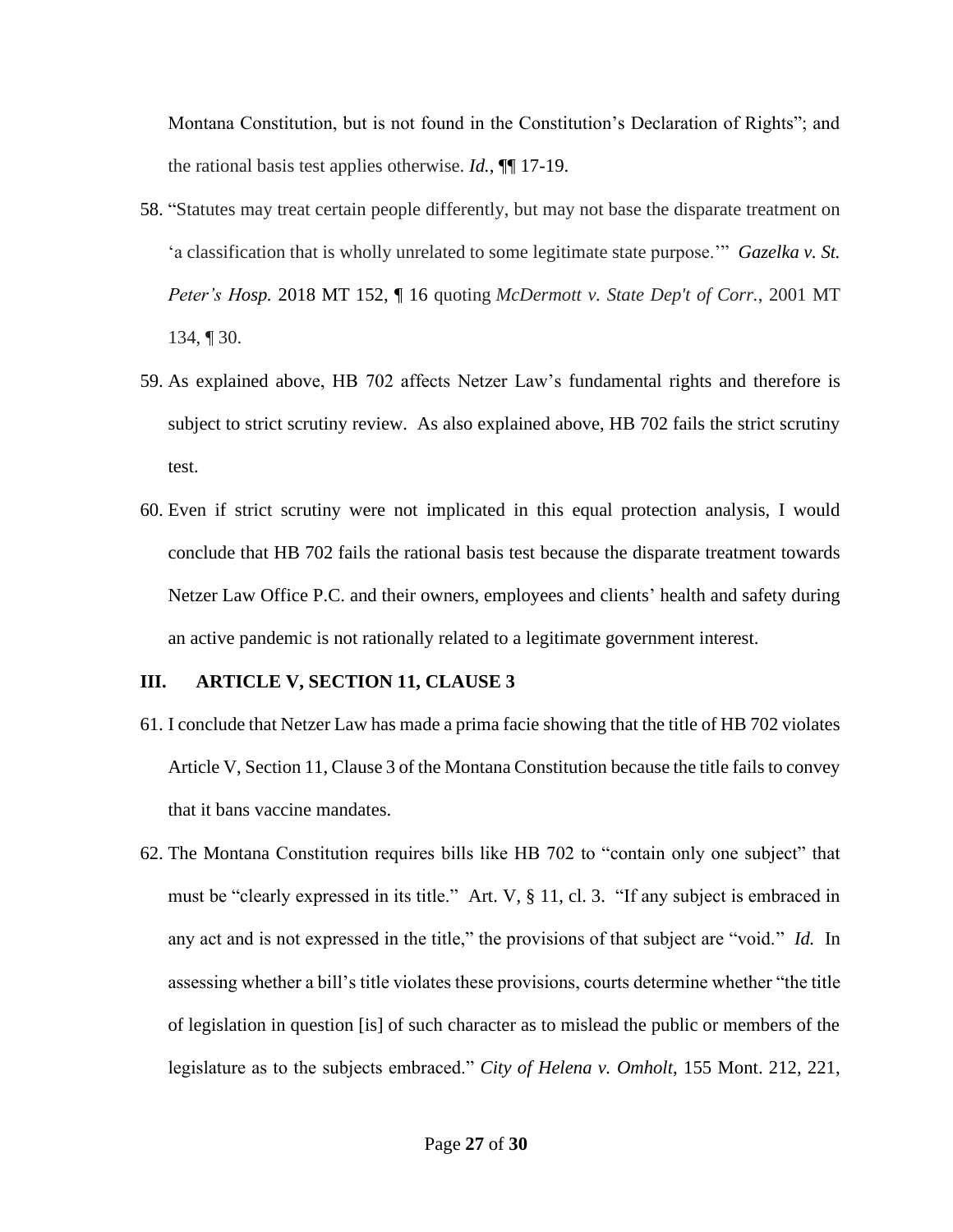468 P.2d 764, 768 (1970) (explaining purpose of protecting the Legislature and public from "being misled by false or deceptive titles"). The State Defendants and Netzer Law dispute whether the Court should liberally or strictly construe this provision (there is case law cutting both ways). For purposes of my decision, I apply a liberal construction of this constitutional provision.

- 63. HB 702's full title in the enrolled bill is, "An Act Prohibiting Discrimination Based on a Person's Vaccination Status or Possession of an Immunity Passport; Providing an Exception and an Exemption; Providing an Appropriation; and Providing Effective Dates." *Supra* note 19. This title says nothing about vaccine-mandate bans.
- 64. HB 702 expressly bans "vaccine[s] whose use is allowed under an emergency use authorization or [that is] undergoing safety trials" (*e.g.*, some COVID-19 vaccines). Mont. Code Ann. § 49-2-312(4).
- 65. Even more, HB 702 impliedly bans vaccine mandates of all kinds (except where an entity is excepted—*e.g.*, schools). *See generally* Mont. Code Ann. §§ 49-2-312, 49-2-313. This ban is not expressly stated in the text of HB 702. Instead, it is the indirect result of bill's broad prohibition on discrimination based on vaccination status or possession of an immunity passport. The State Defendants have not disputed in either briefing or oral argument that HB 702's legal effect results in the implied general ban of vaccine mandates.
- 66. Based on these facts, State Defendants argue that HB 702 does what the title says (prohibits discrimination based on vaccination or possession of an immunity passport). The Court is not persuaded by this conclusory argument.
- 67. A prohibition on discrimination based on a person's vaccination status or possession of an immunity passport does not communicate to the public that employers are banned from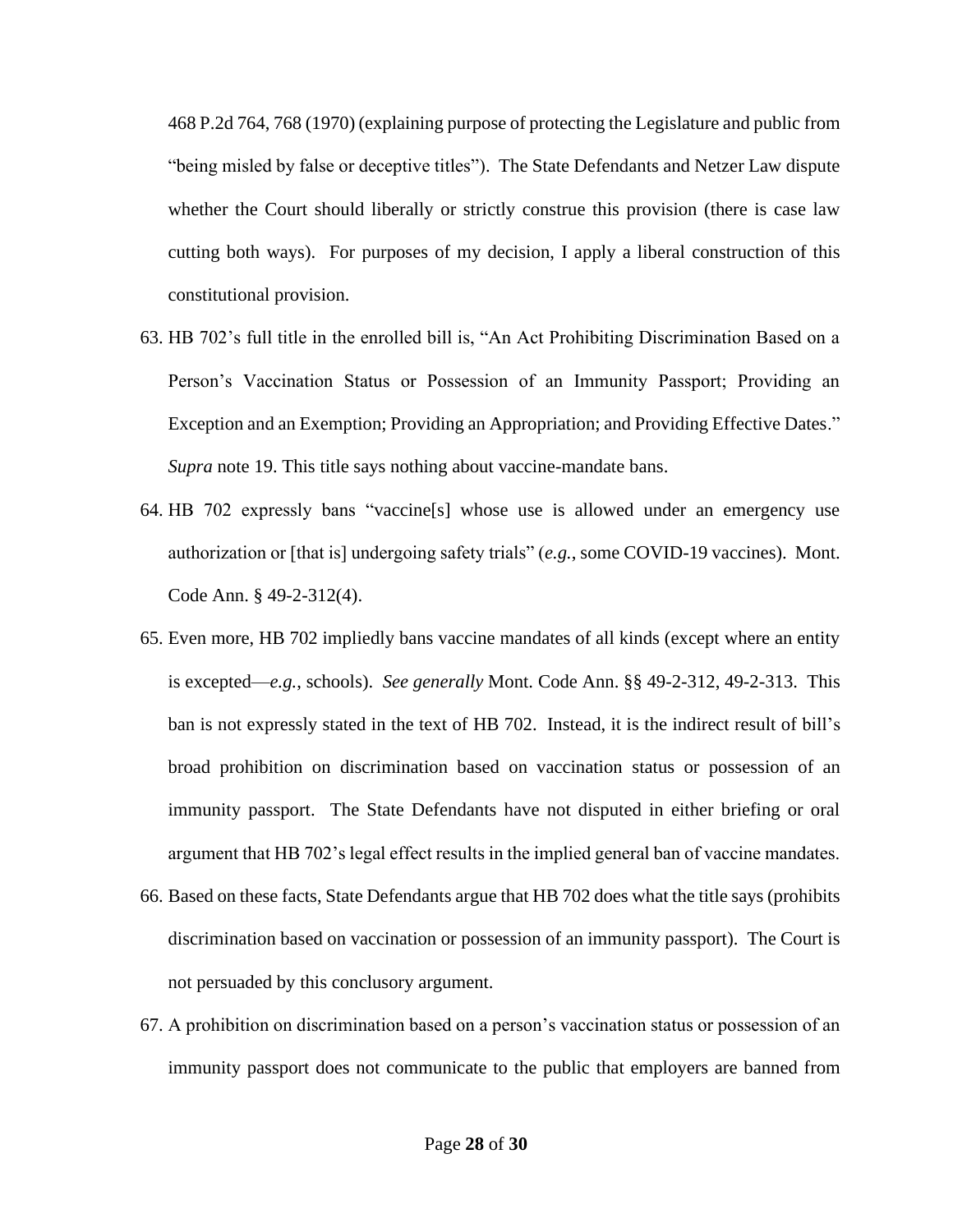imposing vaccine mandates. If it did, there would be no need for HB 702 to include an express provision banning limited types of vaccine mandates. For purposes of this analysis, the Court finds the indirect ban on employer vaccine mandates most troublesome because of its breadth and the fact that it is not expressly stated in the bill's text.

- 68. By not including in the title the subject of "ban on vaccine mandates" or something similar, the bill was misleading both to the public and Legislature, especially considering the broader ban is not expressly stated in the bill's text.
- 69. Accordingly, I conclude that Netzer Law has made a prima facie showing that HB 702 contravenes the constitutional requirement that a bill's title embrace all subjects embraced by the law. Mont. Const. art. V, § 11, cl. 3.
- 70. For all the reasons articulated above, Netzer Law's requested preliminary injunction shall issue.

### **REAL THREAT OF IRREPARABLE INJURY DEMONSTRATED BY NETZER LAW BEYOND THE INFRINGEMENT OF CONSTIUTIONAL RIGHTS**

71. Where plaintiffs make "a prima facie showing [they] will suffer a harm or injury –whether under the 'great or irreparable injury' standard of subsection (2), or the lesser degree of harm implied within the other subsections of § 27-19-201, MCA," they are entitled to a preliminary injunction. *Driscoll*, ¶ 15-16 (quotation marks and citation omitted). Netzer Law has established a prima facie case that absent a preliminary injunction, it will suffer great or irreparable harm. *Elrod v. Burns,* 427 U.S. 327, 373 (stating that alleged constitutional injuries in a motion for preliminary injunction "unquestionably constitute[] irreparable injury"); *City of Billings v. Cty. Water Dist.,* 281 Mont. 219, 231, 935 P.2d 246, 253 (1997) (recognizing constitutional-rights violations produce injuries "which cannot effectively be remedied by a legal judgment").